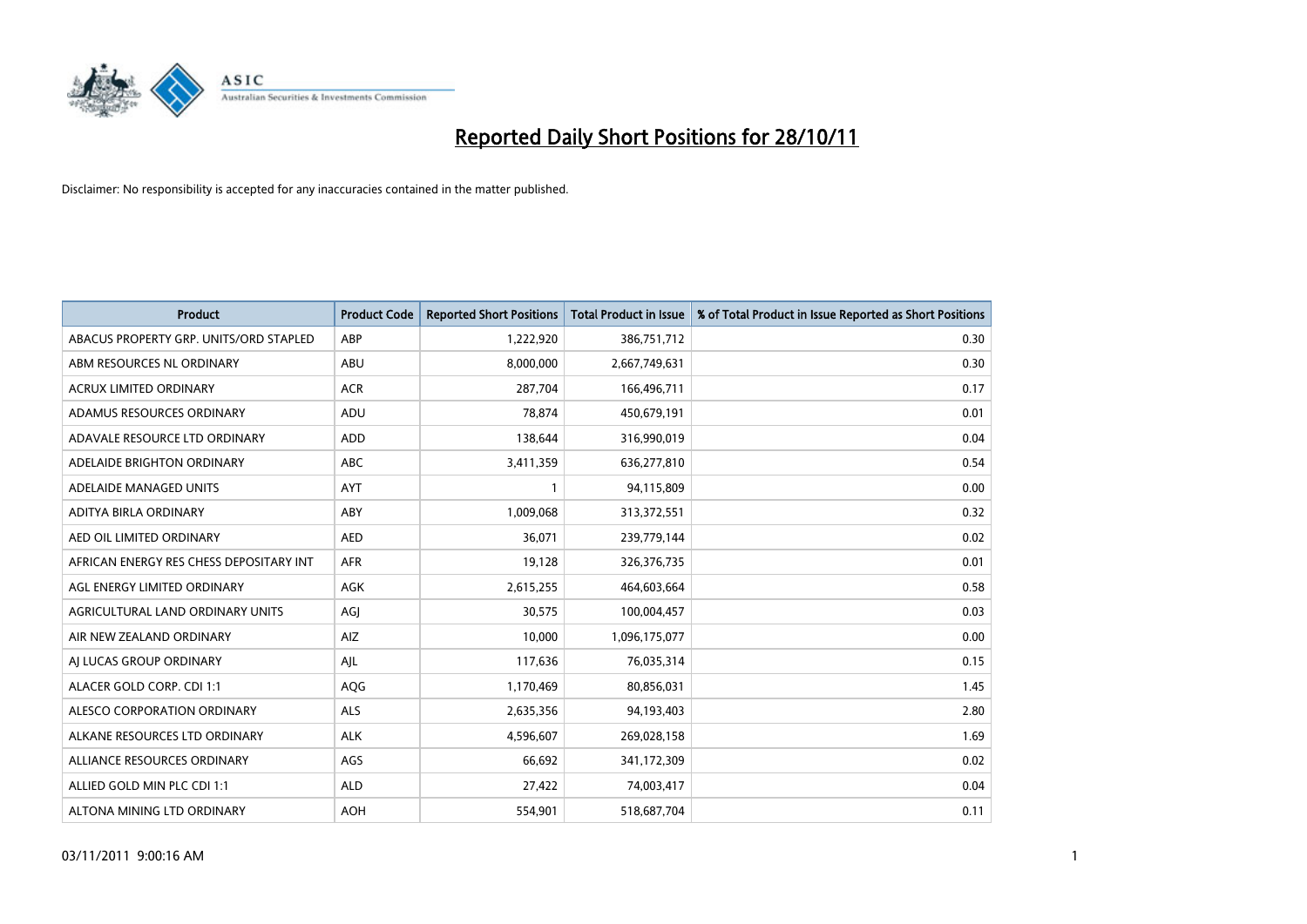

| <b>Product</b>                          | <b>Product Code</b> | <b>Reported Short Positions</b> | <b>Total Product in Issue</b> | % of Total Product in Issue Reported as Short Positions |
|-----------------------------------------|---------------------|---------------------------------|-------------------------------|---------------------------------------------------------|
| ALUMINA LIMITED ORDINARY                | <b>AWC</b>          | 41,427,550                      | 2,440,196,187                 | 1.70                                                    |
| AMADEUS ENERGY ORDINARY                 | AMU                 | 454,000                         | 279,534,139                   | 0.16                                                    |
| AMALGAMATED HOLDINGS ORDINARY           | <b>AHD</b>          | 4                               | 157,480,461                   | 0.00                                                    |
| AMCOR LIMITED ORDINARY                  | <b>AMC</b>          | 2,207,508                       | 1,226,610,819                 | 0.15                                                    |
| AMP LIMITED ORDINARY                    | AMP                 | 14,104,289                      | 2,854,672,784                 | 0.48                                                    |
| AMPELLA MINING ORDINARY                 | <b>AMX</b>          | 997,610                         | 204,985,108                   | 0.49                                                    |
| ANGLOGOLD ASHANTI CDI 5:1               | AGG                 | 4                               | 89,207,765                    | 0.00                                                    |
| ANSELL LIMITED ORDINARY                 | <b>ANN</b>          | 2,728,346                       | 131,177,201                   | 2.08                                                    |
| ANZ BANKING GRP LTD ORDINARY            | ANZ                 | 11,531,218                      | 2,629,204,864                 | 0.41                                                    |
| APA GROUP STAPLED SECURITIES            | <b>APA</b>          | 7,312,843                       | 639,334,625                   | 1.13                                                    |
| APEX MINERALS NL ORDINARY               | <b>AXM</b>          | 885,146                         | 5,550,243,713                 | 0.02                                                    |
| APN EUROPEAN RETAIL UNITS STAPLED SEC.  | <b>AEZ</b>          | 11,832                          | 544,910,660                   | 0.00                                                    |
| APN NEWS & MEDIA ORDINARY               | <b>APN</b>          | 24,466,367                      | 630,211,415                   | 3.88                                                    |
| AQUARIUS PLATINUM. ORDINARY             | <b>AOP</b>          | 2,633,969                       | 470,167,206                   | 0.56                                                    |
| AQUILA RESOURCES ORDINARY               | <b>AQA</b>          | 5,896,856                       | 374,368,499                   | 1.56                                                    |
| ARAFURA RESOURCE LTD ORDINARY           | ARU                 | 7,223,762                       | 367,980,342                   | 1.94                                                    |
| ARB CORPORATION ORDINARY                | <b>ARP</b>          | 14,115                          | 72,481,302                    | 0.01                                                    |
| ARDENT LEISURE GROUP STAPLED SECURITIES | AAD                 | 703,836                         | 324,167,221                   | 0.21                                                    |
| ARISTOCRAT LEISURE ORDINARY             | <b>ALL</b>          | 24,375,413                      | 543,181,024                   | 4.50                                                    |
| ASCIANO LIMITED ORDINARY                | <b>AIO</b>          | 17,529,982                      | 2,926,103,883                 | 0.58                                                    |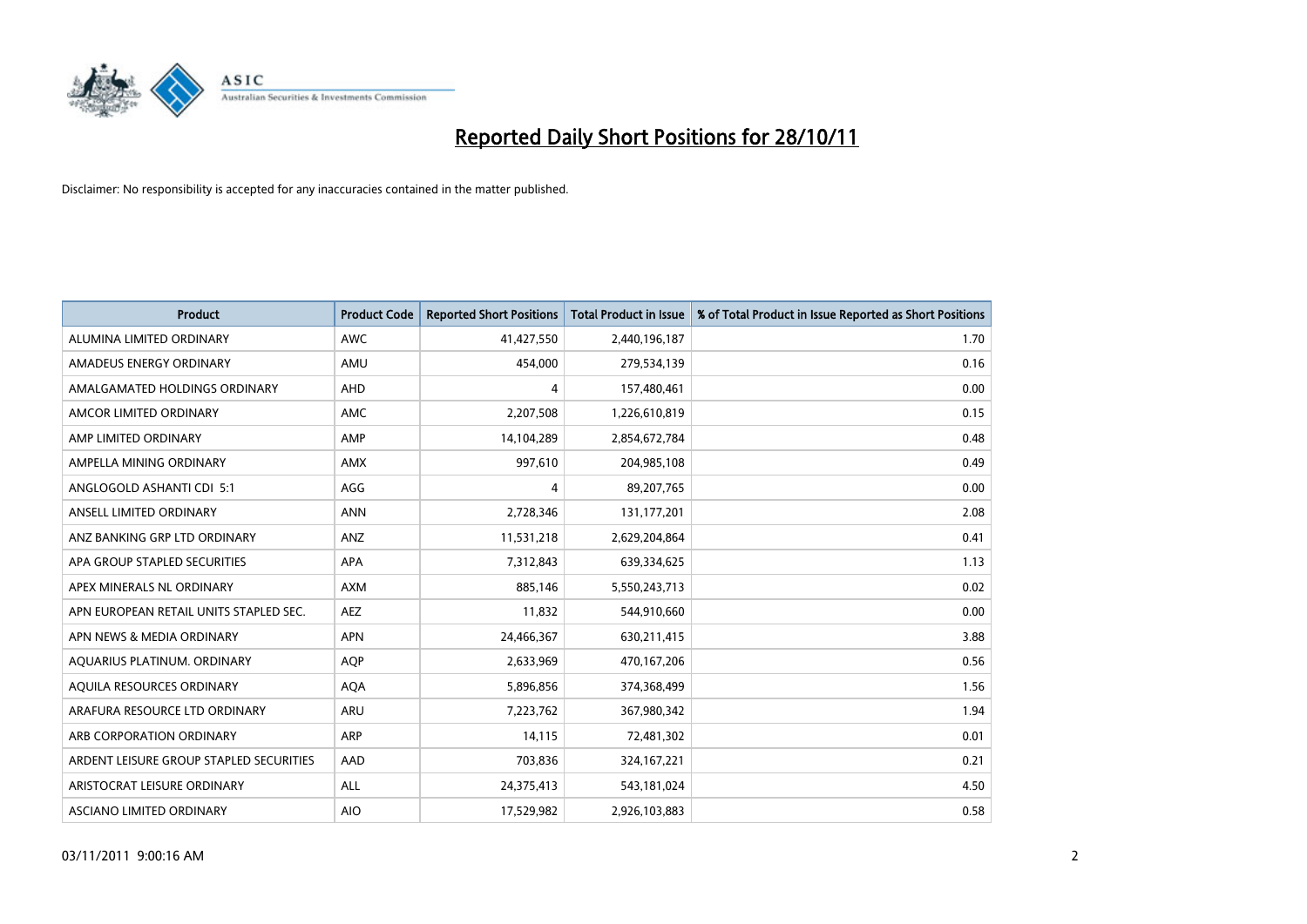

| <b>Product</b>                          | <b>Product Code</b> | <b>Reported Short Positions</b> | <b>Total Product in Issue</b> | % of Total Product in Issue Reported as Short Positions |
|-----------------------------------------|---------------------|---------------------------------|-------------------------------|---------------------------------------------------------|
| ASG GROUP LIMITED ORDINARY              | <b>ASZ</b>          | 89,990                          | 171,456,889                   | 0.05                                                    |
| ASPEN GROUP ORD/UNITS STAPLED           | <b>APZ</b>          | 992,449                         | 584,985,037                   | 0.17                                                    |
| ASPIRE MINING LTD ORDINARY              | <b>AKM</b>          | 265,328                         | 620,594,556                   | 0.04                                                    |
| <b>ASTON RES LTD ORDINARY</b>           | <b>AZT</b>          | 1,719,236                       | 204,527,604                   | 0.83                                                    |
| ASTRO JAP PROP GROUP STAPLED SECURITIES | AIA                 | 24,808                          | 58,445,002                    | 0.04                                                    |
| ASX LIMITED ORDINARY                    | <b>ASX</b>          | 1,583,518                       | 175,136,729                   | 0.90                                                    |
| ATLANTIC LIMITED ORDINARY               | ATI                 | 66,073                          | 114,281,650                   | 0.06                                                    |
| ATLAS IRON LIMITED ORDINARY             | <b>AGO</b>          | 14,985,575                      | 889,036,055                   | 1.68                                                    |
| <b>AURORA OIL &amp; GAS ORDINARY</b>    | <b>AUT</b>          | 9,779,225                       | 411,155,343                   | 2.37                                                    |
| <b>AUSDRILL LIMITED ORDINARY</b>        | <b>ASL</b>          | 87,741                          | 301,752,514                   | 0.02                                                    |
| AUSENCO LIMITED ORDINARY                | AAX                 | 1,437,829                       | 123,258,843                   | 1.16                                                    |
| <b>AUSTAL LIMITED ORDINARY</b>          | ASB                 | 441,099                         | 188,069,638                   | 0.23                                                    |
| AUSTAR UNITED ORDINARY                  | <b>AUN</b>          | 2,525,495                       | 1,271,505,737                 | 0.20                                                    |
| <b>AUSTBROKERS HOLDINGS ORDINARY</b>    | <b>AUB</b>          | 2                               | 55,419,436                    | 0.00                                                    |
| <b>AUSTIN ENGINEERING ORDINARY</b>      | ANG                 | 4,847                           | 72,014,403                    | 0.00                                                    |
| <b>AUSTRALAND ASSETS ASSETS</b>         | AAZPB               | 1,168                           | 2,750,000                     | 0.04                                                    |
| AUSTRALAND PROPERTY STAPLED SECURITY    | <b>ALZ</b>          | 430,225                         | 576,846,597                   | 0.06                                                    |
| AUSTRALIAN AGRICULT. ORDINARY           | AAC                 | 921,886                         | 312,892,824                   | 0.28                                                    |
| <b>AUSTRALIAN EDUCATION UNITS</b>       | <b>AEU</b>          | 625,000                         | 175,465,397                   | 0.36                                                    |
| AUSTRALIAN INFRASTR. UNITS/ORDINARY     | <b>AIX</b>          | 10,736,098                      | 620,733,944                   | 1.74                                                    |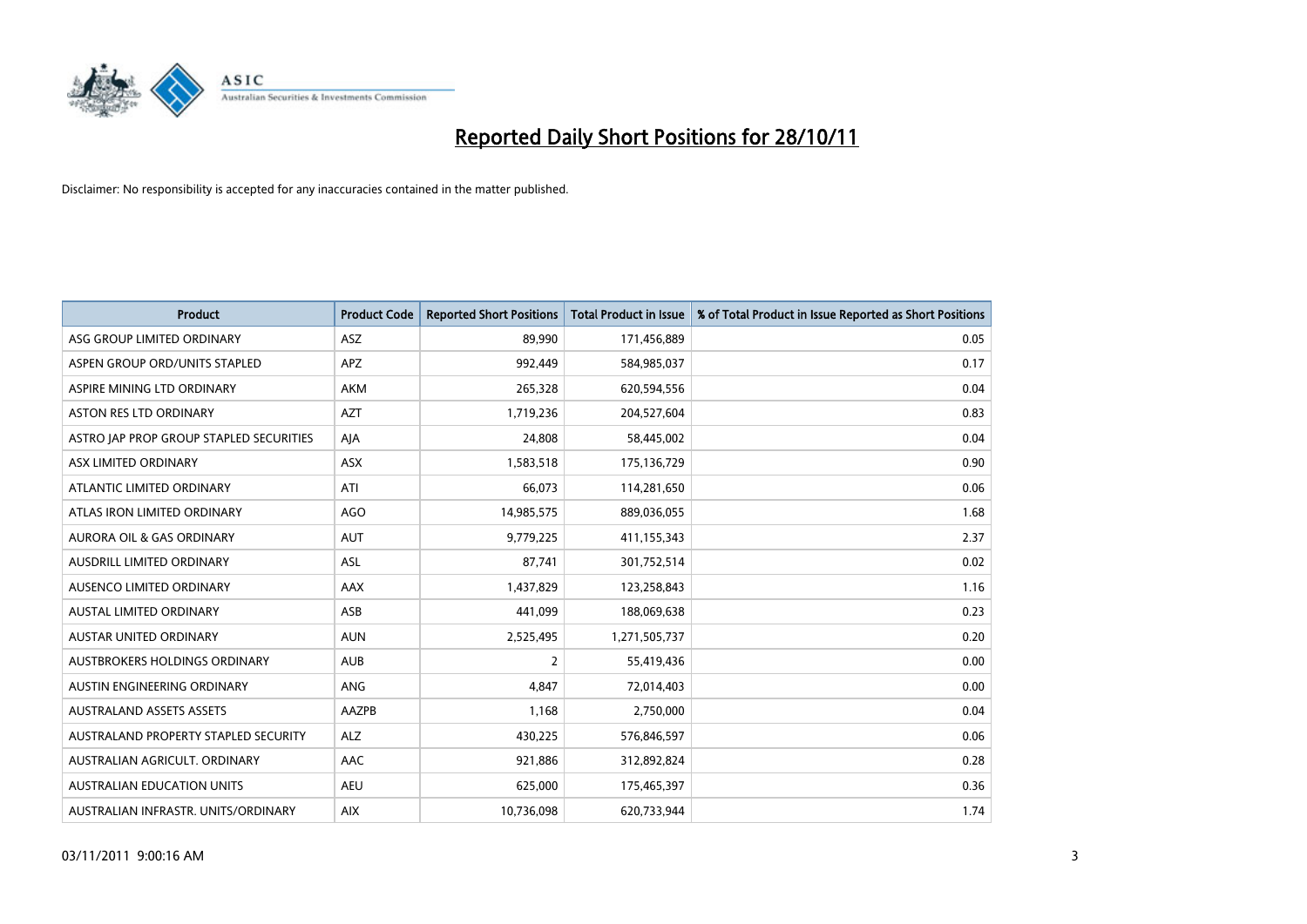

| <b>Product</b>                       | <b>Product Code</b> | <b>Reported Short Positions</b> | <b>Total Product in Issue</b> | % of Total Product in Issue Reported as Short Positions |
|--------------------------------------|---------------------|---------------------------------|-------------------------------|---------------------------------------------------------|
| AUSTRALIAN MINES LTD ORDINARY        | <b>AUZ</b>          | 1,400,000                       | 636,910,317                   | 0.22                                                    |
| AUSTRALIAN PHARM, ORDINARY           | API                 | 645,770                         | 488,115,883                   | 0.13                                                    |
| AUTOMOTIVE HOLDINGS ORDINARY         | AHE                 | 6,382                           | 260,579,682                   | 0.00                                                    |
| AVANCO RESOURCES LTD ORDINARY        | AVB                 | 1,394,527                       | 793,048,822                   | 0.18                                                    |
| AVEXA LIMITED ORDINARY               | <b>AVX</b>          | 243.657                         | 847,688,779                   | 0.03                                                    |
| AWE LIMITED ORDINARY                 | <b>AWE</b>          | 2,729,287                       | 521,871,941                   | 0.51                                                    |
| AZUMAH RESOURCES ORDINARY            | <b>AZM</b>          | 306.219                         | 282,020,356                   | 0.11                                                    |
| <b>BANDANNA ENERGY ORDINARY</b>      | <b>BND</b>          | 846,348                         | 528,481,199                   | 0.15                                                    |
| BANK OF QUEENSLAND. ORDINARY         | <b>BOQ</b>          | 11,196,188                      | 225,369,547                   | 4.95                                                    |
| <b>BANNERMAN RESOURCES ORDINARY</b>  | <b>BMN</b>          | 54,014                          | 234,435,934                   | 0.02                                                    |
| <b>BASE RES LIMITED ORDINARY</b>     | <b>BSE</b>          | 1,339,274                       | 460,440,029                   | 0.29                                                    |
| <b>BATHURST RESOURCES ORDINARY</b>   | <b>BTU</b>          | 10,293,563                      | 688,747,997                   | 1.49                                                    |
| <b>BAUXITE RESOURCE LTD ORDINARY</b> | <b>BAU</b>          | 111,797                         | 235,379,896                   | 0.05                                                    |
| <b>BC IRON LIMITED ORDINARY</b>      | <b>BCI</b>          | 291,336                         | 95,231,000                    | 0.30                                                    |
| BEACH ENERGY LIMITED ORDINARY        | <b>BPT</b>          | 1,672,079                       | 1,107,635,932                 | 0.14                                                    |
| BEADELL RESOURCE LTD ORDINARY        | <b>BDR</b>          | 2,402,024                       | 657,906,946                   | 0.37                                                    |
| BENDIGO AND ADELAIDE ORDINARY        | <b>BEN</b>          | 5,871,910                       | 365,791,887                   | 1.60                                                    |
| BERKELEY RESOURCES ORDINARY          | <b>BKY</b>          | 234,558                         | 174,298,273                   | 0.13                                                    |
| BETASHARES ASX RES ETF UNITS         | <b>ORE</b>          | 118,220                         | 4,519,665                     | 2.62                                                    |
| <b>BHP BILLITON LIMITED ORDINARY</b> | <b>BHP</b>          | 33,215,495                      | 3,211,496,105                 | 1.03                                                    |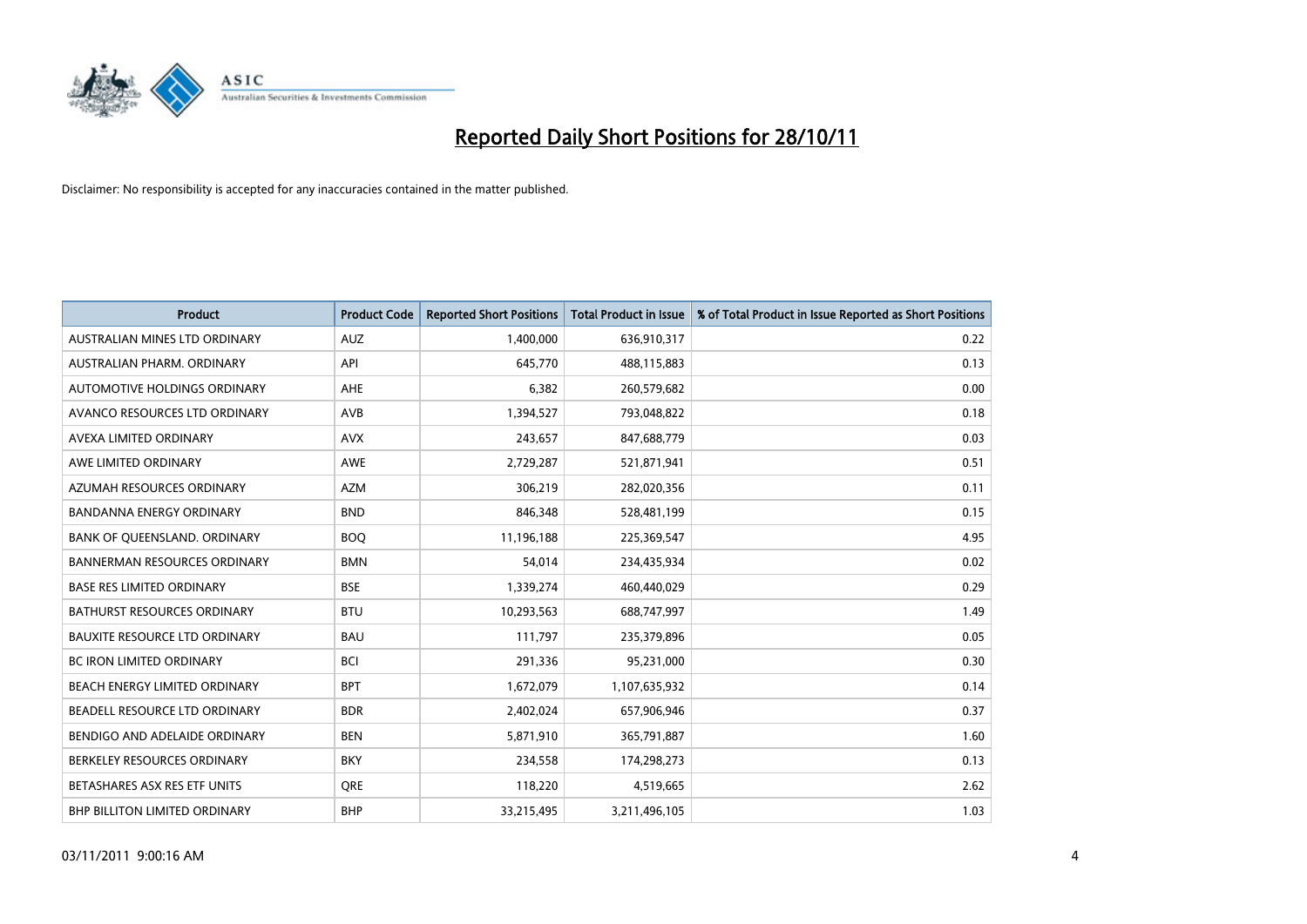

| <b>Product</b>                       | <b>Product Code</b> | <b>Reported Short Positions</b> | <b>Total Product in Issue</b> | % of Total Product in Issue Reported as Short Positions |
|--------------------------------------|---------------------|---------------------------------|-------------------------------|---------------------------------------------------------|
| <b>BILLABONG ORDINARY</b>            | <b>BBG</b>          | 25,094,481                      | 255,102,103                   | 9.83                                                    |
| <b>BIOTA HOLDINGS ORDINARY</b>       | <b>BTA</b>          | 1,518,038                       | 181,703,711                   | 0.83                                                    |
| <b>BISALLOY STEEL ORDINARY</b>       | <b>BIS</b>          | 84,480                          | 216,455,965                   | 0.04                                                    |
| BKI INVESTMENT LTD ORDINARY          | BKI                 | 508                             | 425,549,573                   | 0.00                                                    |
| <b>BLACKTHORN RESOURCES ORDINARY</b> | <b>BTR</b>          | 35,848                          | 122,918,000                   | 0.03                                                    |
| <b>BLUESCOPE STEEL LTD ORDINARY</b>  | <b>BSL</b>          | 60,750,818                      | 1,849,170,356                 | 3.26                                                    |
| <b>BOART LONGYEAR ORDINARY</b>       | <b>BLY</b>          | 5,574,427                       | 461,163,412                   | 1.20                                                    |
| <b>BOOM LOGISTICS ORDINARY</b>       | <b>BOL</b>          | 337,999                         | 465,011,147                   | 0.07                                                    |
| BORAL LIMITED. ORDINARY              | <b>BLD</b>          | 36,004,758                      | 744,729,957                   | 4.80                                                    |
| BOTSWANA METALS LTD ORDINARY         | <b>BML</b>          | 7,000                           | 143,717,013                   | 0.00                                                    |
| <b>BOW ENERGY LIMITED ORDINARY</b>   | <b>BOW</b>          | 2,896,666                       | 353,085,646                   | 0.82                                                    |
| <b>BRADKEN LIMITED ORDINARY</b>      | <b>BKN</b>          | 3,473,073                       | 166,601,549                   | 2.08                                                    |
| <b>BRAMBLES LIMITED ORDINARY</b>     | <b>BXB</b>          | 15,408,662                      | 1,480,291,494                 | 1.01                                                    |
| <b>BREVILLE GROUP LTD ORDINARY</b>   | <b>BRG</b>          | 2,739                           | 130,095,322                   | 0.00                                                    |
| <b>BRICKWORKS LIMITED ORDINARY</b>   | <b>BKW</b>          | 66,974                          | 147,567,333                   | 0.05                                                    |
| <b>BROCKMAN RESOURCES ORDINARY</b>   | <b>BRM</b>          | 61,202                          | 144,803,151                   | 0.04                                                    |
| BT INVESTMENT MNGMNT ORDINARY        | <b>BTT</b>          | 1,245,479                       | 267,906,977                   | 0.47                                                    |
| <b>BURU ENERGY ORDINARY</b>          | <b>BRU</b>          | 655,589                         | 213,963,477                   | 0.31                                                    |
| <b>BWP TRUST ORDINARY UNITS</b>      | <b>BWP</b>          | 354,708                         | 520,012,793                   | 0.05                                                    |
| CABCHARGE AUSTRALIA ORDINARY         | CAB                 | 739.263                         | 120.437.014                   | 0.60                                                    |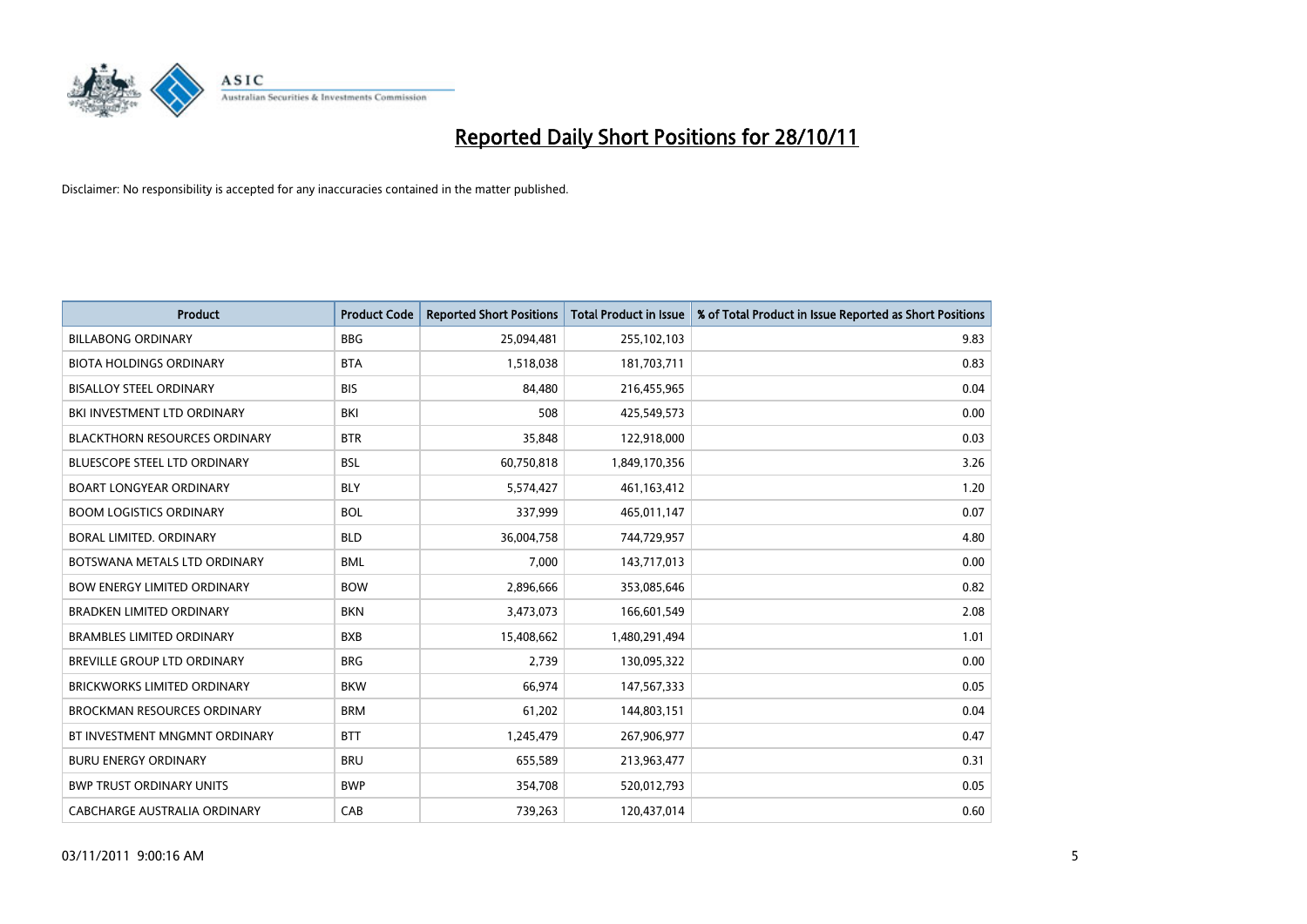

| <b>Product</b>                                | <b>Product Code</b> | <b>Reported Short Positions</b> | <b>Total Product in Issue</b> | % of Total Product in Issue Reported as Short Positions |
|-----------------------------------------------|---------------------|---------------------------------|-------------------------------|---------------------------------------------------------|
| CALTEX AUSTRALIA ORDINARY                     | <b>CTX</b>          | 6,407,493                       | 270,000,000                   | 2.39                                                    |
| CAMPBELL BROTHERS ORDINARY                    | <b>CPB</b>          | 345,406                         | 67,503,411                    | 0.50                                                    |
| CAPE LAMBERT RES LTD ORDINARY                 | <b>CFE</b>          | 825,418                         | 652,171,792                   | 0.12                                                    |
| CARABELLA RES LTD ORDINARY                    | <b>CLR</b>          | 17,884                          | 98,778,296                    | 0.02                                                    |
| <b>CARBON ENERGY ORDINARY</b>                 | <b>CNX</b>          | 503,954                         | 698,517,858                   | 0.06                                                    |
| <b>CARDNO LIMITED ORDINARY</b>                | <b>CDD</b>          | 3,977                           | 110,301,978                   | 0.00                                                    |
| CARNARVON PETROLEUM ORDINARY                  | <b>CVN</b>          | 3,008,708                       | 690,320,634                   | 0.42                                                    |
| <b>CARNEGIE WAVE ENERGY ORDINARY</b>          | <b>CWE</b>          | 83,000                          | 901,487,627                   | 0.01                                                    |
| CARPATHIAN RESOURCES ORDINARY                 | <b>CPN</b>          | 75,000                          | 265,533,501                   | 0.03                                                    |
| CARPENTARIA EXP. LTD ORDINARY                 | CAP                 | 9,777                           | 98,991,301                    | 0.01                                                    |
| CARSALES.COM LTD ORDINARY                     | <b>CRZ</b>          | 16,280,060                      | 233,971,831                   | 6.96                                                    |
| <b>CASH CONVERTERS ORDINARY</b>               | CCV                 | 55,296                          | 379,761,025                   | 0.01                                                    |
| <b>CASPIAN OIL &amp; GAS ORDINARY</b>         | <b>CIG</b>          | 50.000                          | 1,331,500,513                 | 0.00                                                    |
| <b>CASTLE MINERALS ORDINARY</b>               | <b>CDT</b>          | 7,910                           | 113,502,677                   | 0.01                                                    |
| CATALPA RESOURCES DEF EX CONQUEST             | <b>CAHN</b>         | 24,912                          | 180,400,884                   | 0.01                                                    |
| CATALPA RESOURCES ORDINARY                    | <b>CAH</b>          | 566,899                         | 178,942,919                   | 0.31                                                    |
| <b>CELLNET GROUP ORDINARY</b>                 | <b>CLT</b>          | 1,342                           | 61,231,382                    | 0.00                                                    |
| CENTRAL PETROLEUM ORDINARY                    | <b>CTP</b>          | 11,455                          | 1,073,304,842                 | 0.00                                                    |
| <b>CENTRO PROPERTIES UNITS/ORD STAPLED</b>    | <b>CNP</b>          | 29,264                          | 972,414,514                   | 0.00                                                    |
| <b>CENTRO RETAIL GROUP STAPLED SECURITIES</b> | <b>CER</b>          | 824.557                         | 2,286,399,424                 | 0.03                                                    |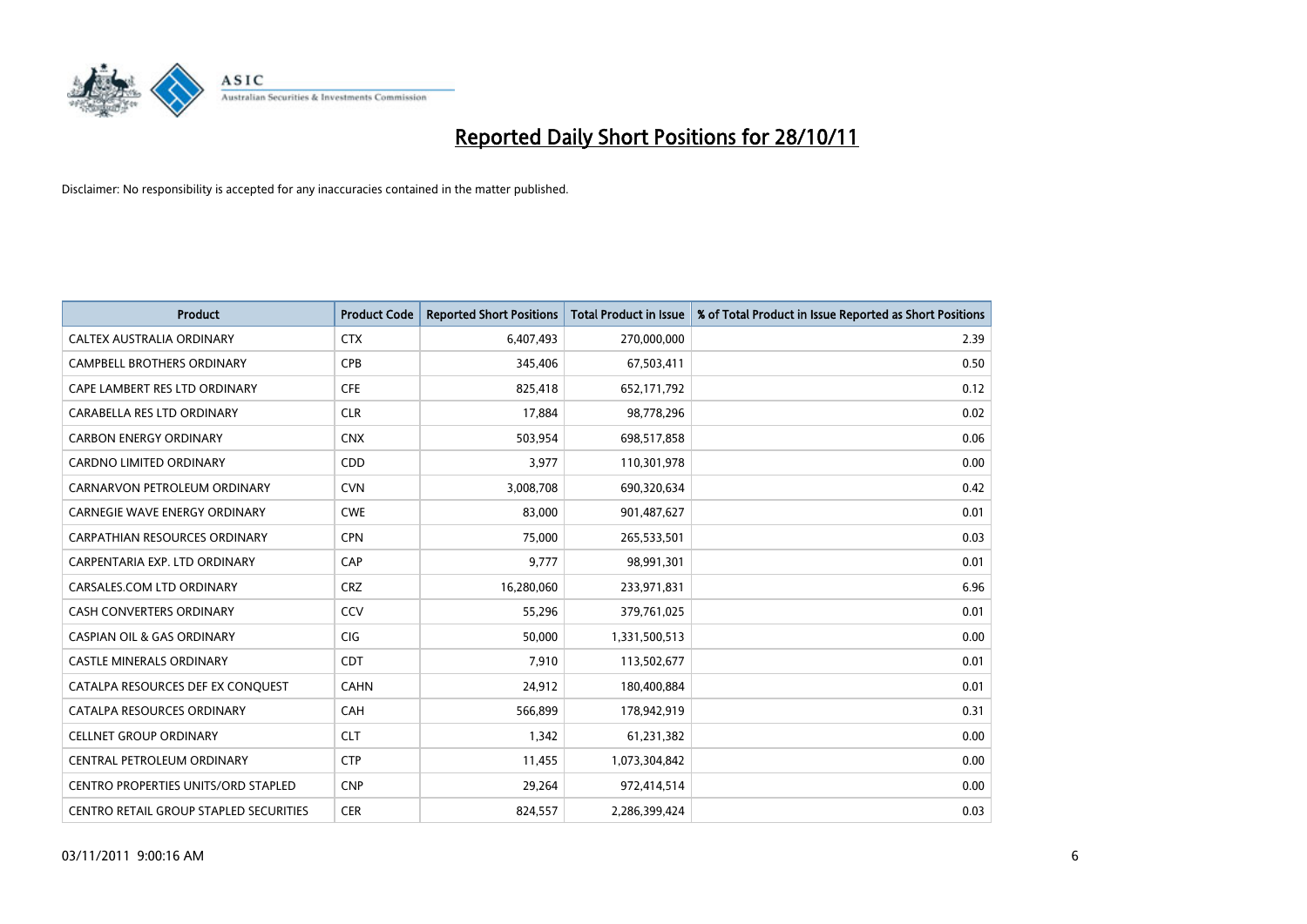

| <b>Product</b>                          | <b>Product Code</b> | <b>Reported Short Positions</b> | <b>Total Product in Issue</b> | % of Total Product in Issue Reported as Short Positions |
|-----------------------------------------|---------------------|---------------------------------|-------------------------------|---------------------------------------------------------|
| <b>CERAMIC FUEL CELLS ORDINARY</b>      | <b>CFU</b>          | 311,538                         | 1,208,017,416                 | 0.02                                                    |
| <b>CFS RETAIL PROPERTY UNITS</b>        | <b>CFX</b>          | 63,267,986                      | 2,839,591,911                 | 2.22                                                    |
| <b>CGA MINING LIMITED ORDINARY</b>      | <b>CGX</b>          | 4,545                           | 333,475,726                   | 0.00                                                    |
| CHALLENGER DIV.PRO. STAPLED UNITS       | <b>CDI</b>          | 149,453                         | 893,936,670                   | 0.01                                                    |
| CHALLENGER INFRAST. STAPLED UNITS       | <b>CIF</b>          | 27,101                          | 316,223,785                   | 0.01                                                    |
| <b>CHALLENGER LIMITED ORDINARY</b>      | <b>CGF</b>          | 4,247,648                       | 553,340,221                   | 0.78                                                    |
| CHANDLER MACLEOD LTD ORDINARY           | <b>CMG</b>          | 11,970                          | 466,466,720                   | 0.00                                                    |
| CHARTER HALL GROUP STAPLED US PROHIBIT. | <b>CHC</b>          | 121,795                         | 308,040,283                   | 0.03                                                    |
| <b>CHARTER HALL OFFICE UNIT</b>         | CQO                 | 2,942,071                       | 493,319,730                   | 0.60                                                    |
| <b>CHARTER HALL RETAIL UNITS</b>        | <b>COR</b>          | 1,541,908                       | 299,628,571                   | 0.51                                                    |
| CITIGOLD CORP LTD ORDINARY              | <b>CTO</b>          | 2,059,217                       | 1,105,078,301                 | 0.18                                                    |
| CLINUVEL PHARMACEUT. ORDINARY           | <b>CUV</b>          | 4,127                           | 30,394,206                    | 0.01                                                    |
| <b>CLOUGH LIMITED ORDINARY</b>          | <b>CLO</b>          | 122,130                         | 768,901,269                   | 0.01                                                    |
| <b>CO2 GROUP LIMITED ORDINARY</b>       | COZ                 | 506,500                         | 282,027,305                   | 0.18                                                    |
| <b>COAL &amp; ALLIED ORDINARY</b>       | <b>CNA</b>          | 690                             | 86,584,735                    | 0.00                                                    |
| COAL OF AFRICA LTD ORDINARY             | <b>CZA</b>          | 263,286                         | 532,284,573                   | 0.05                                                    |
| <b>COALSPUR MINES LTD ORDINARY</b>      | <b>CPL</b>          | 804,700                         | 579,768,744                   | 0.12                                                    |
| COBAR CONSOLIDATED ORDINARY             | CCU                 | 13,202                          | 201,313,488                   | 0.00                                                    |
| COCA-COLA AMATIL ORDINARY               | <b>CCL</b>          | 6,200,603                       | 759,567,552                   | 0.80                                                    |
| <b>COCHLEAR LIMITED ORDINARY</b>        | <b>COH</b>          | 3,483,572                       | 56,902,433                    | 6.14                                                    |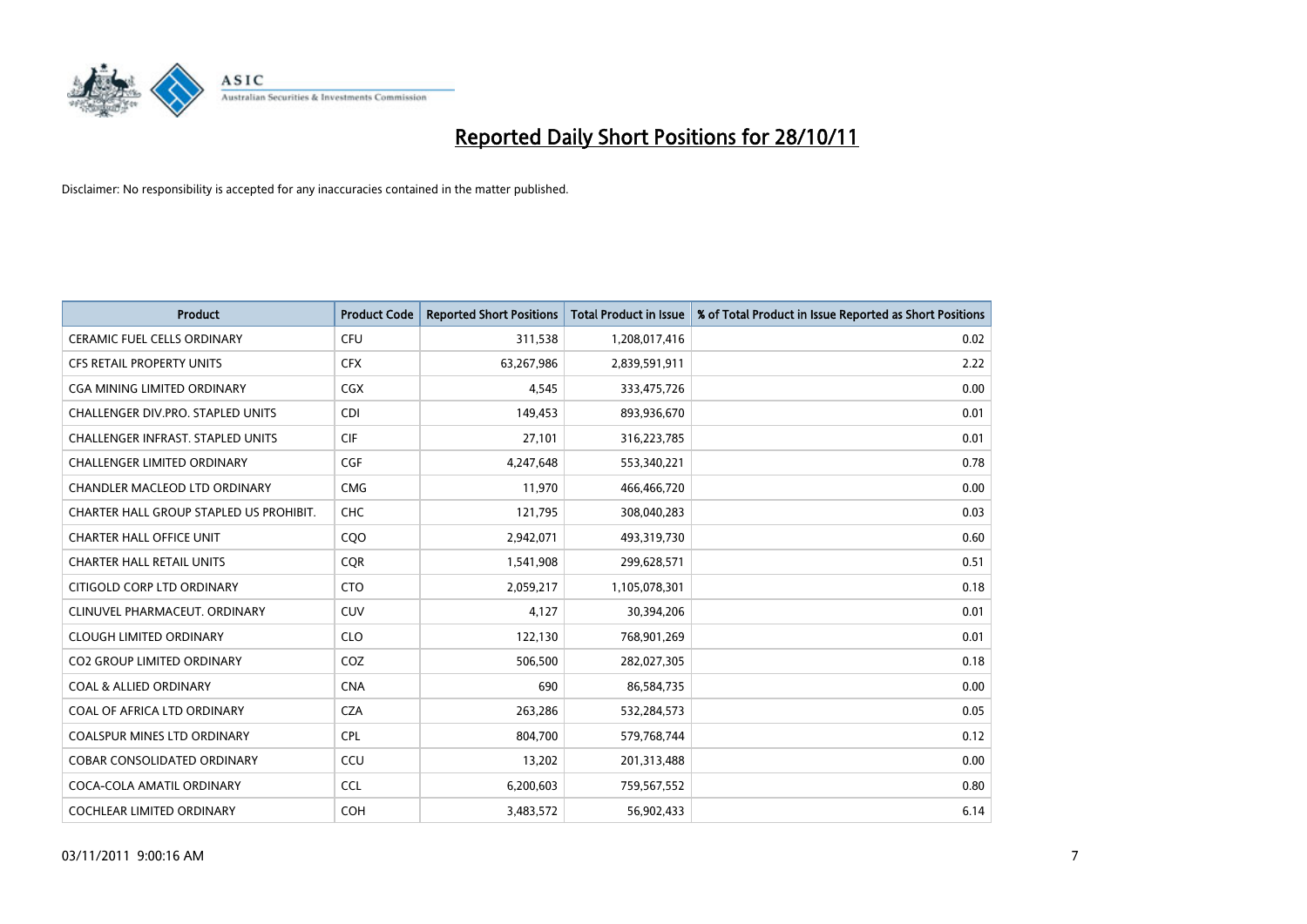

| <b>Product</b>                          | <b>Product Code</b> | <b>Reported Short Positions</b> | <b>Total Product in Issue</b> | % of Total Product in Issue Reported as Short Positions |
|-----------------------------------------|---------------------|---------------------------------|-------------------------------|---------------------------------------------------------|
| <b>COCKATOO COAL ORDINARY</b>           | <b>COK</b>          | 7,255,468                       | 1,016,196,908                 | 0.71                                                    |
| <b>COFFEY INTERNATIONAL ORDINARY</b>    | <b>COF</b>          | 161,552                         | 181,610,808                   | 0.08                                                    |
| <b>COKAL LTD ORDINARY</b>               | <b>CKA</b>          | 392,815                         | 132,073,134                   | 0.30                                                    |
| COMMONWEALTH BANK, ORDINARY             | CBA                 | 28,797,519                      | 1,576,237,644                 | 1.79                                                    |
| <b>COMMONWEALTH PROP ORDINARY UNITS</b> | <b>CPA</b>          | 35,093,977                      | 2,458,123,552                 | 1.41                                                    |
| <b>COMPASS RESOURCES ORDINARY</b>       | <b>CMR</b>          | 160,952                         | 147,402,920                   | 0.11                                                    |
| <b>COMPUTERSHARE LTD ORDINARY</b>       | <b>CPU</b>          | 3,047,383                       | 555,664,059                   | 0.49                                                    |
| <b>CONNECTEAST GROUP STAPLED</b>        | CEU                 | 1,372,784                       | 3,940,145,951                 | 0.04                                                    |
| CONQUEST MINING ORDINARY                | <b>CQT</b>          | 143,324                         | 601,336,279                   | 0.02                                                    |
| CONSOLIDATED MEDIA, ORDINARY            | <b>CMI</b>          | 1,594,164                       | 561,834,996                   | 0.28                                                    |
| CONTANGO MICROCAP ORDINARY              | <b>CTN</b>          | 7,500                           | 147,467,406                   | 0.01                                                    |
| CONTINENTAL COAL LTD ORDINARY           | CCC                 | 51,426                          | 372,662,917                   | 0.01                                                    |
| <b>COOPER ENERGY LTD ORDINARY</b>       | <b>COE</b>          | 89,539                          | 292,576,001                   | 0.03                                                    |
| <b>COPPER STRIKE LTD ORDINARY</b>       | <b>CSE</b>          | 714                             | 129,455,571                   | 0.00                                                    |
| <b>CORDLIFE LIMITED ORDINARY</b>        | CBB                 | $\mathbf{1}$                    | 150,887,354                   | 0.00                                                    |
| <b>COUNT FINANCIAL ORDINARY</b>         | COU                 | 427,842                         | 262,282,684                   | 0.16                                                    |
| <b>CREDIT CORP GROUP ORDINARY</b>       | CCP                 | 5,891                           | 45,571,114                    | 0.01                                                    |
| <b>CROMWELL PROP STAPLED SECURITIES</b> | <b>CMW</b>          | 82,780                          | 966,845,859                   | 0.01                                                    |
| <b>CROWN LIMITED ORDINARY</b>           | <b>CWN</b>          | 1,857,262                       | 728,394,185                   | 0.23                                                    |
| <b>CSG LIMITED ORDINARY</b>             | CSV                 | 647.072                         | 282,567,499                   | 0.23                                                    |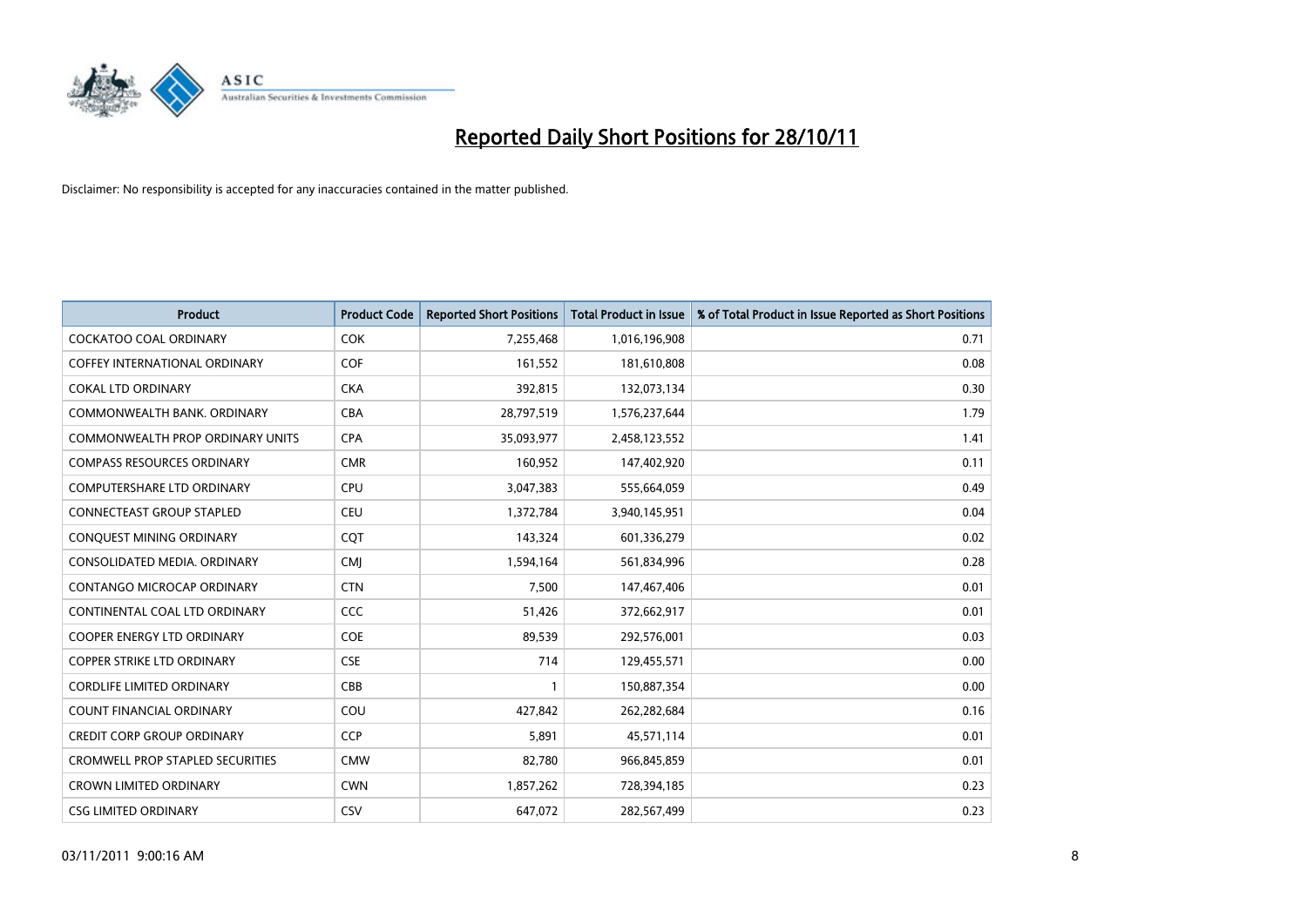

| <b>Product</b>                       | <b>Product Code</b> | <b>Reported Short Positions</b> | <b>Total Product in Issue</b> | % of Total Product in Issue Reported as Short Positions |
|--------------------------------------|---------------------|---------------------------------|-------------------------------|---------------------------------------------------------|
| <b>CSL LIMITED ORDINARY</b>          | <b>CSL</b>          | 4,345,715                       | 524,999,269                   | 0.80                                                    |
| <b>CSR LIMITED ORDINARY</b>          | <b>CSR</b>          | 20,435,296                      | 506,000,315                   | 4.03                                                    |
| <b>CUDECO LIMITED ORDINARY</b>       | CDU                 | 1,756,611                       | 138,649,865                   | 1.26                                                    |
| <b>CUSTOMERS LIMITED ORDINARY</b>    | CUS                 | 22,128                          | 134,869,357                   | 0.02                                                    |
| DART ENERGY LTD ORDINARY             | <b>DTE</b>          | 6,198,724                       | 720,875,002                   | 0.86                                                    |
| DAVID JONES LIMITED ORDINARY         | <b>DJS</b>          | 55,864,263                      | 520,751,395                   | 10.73                                                   |
| <b>DECMIL GROUP LIMITED ORDINARY</b> | <b>DCG</b>          | 61,053                          | 124,269,568                   | 0.03                                                    |
| DEEP YELLOW LIMITED ORDINARY         | <b>DYL</b>          | 15,876                          | 1,128,506,403                 | 0.00                                                    |
| DEVINE LIMITED ORDINARY              | <b>DVN</b>          | 1,000                           | 634,918,223                   | 0.00                                                    |
| DEXUS PROPERTY GROUP STAPLED UNITS   | <b>DXS</b>          | 13,941,567                      | 4,839,024,176                 | 0.27                                                    |
| DISCOVERY METALS LTD ORDINARY        | <b>DML</b>          | 5,397,404                       | 439,128,231                   | 1.24                                                    |
| DOMINO PIZZA ENTERPR ORDINARY        | <b>DMP</b>          | 140,774                         | 69,064,674                    | 0.20                                                    |
| DOWNER EDI LIMITED ORDINARY          | <b>DOW</b>          | 5,254,581                       | 429,100,296                   | 1.20                                                    |
| DUET GROUP STAPLED US PROHIBIT.      | <b>DUE</b>          | 8,497,959                       | 1,091,628,341                 | 0.78                                                    |
| DULUXGROUP LIMITED ORDINARY          | <b>DLX</b>          | 9,882,803                       | 367,456,259                   | 2.67                                                    |
| EASTERN STAR GAS ORDINARY            | <b>ESG</b>          | 9,849,464                       | 992,847,041                   | 0.98                                                    |
| ECHO ENTERTAINMENT ORDINARY          | <b>EGP</b>          | 6,172,018                       | 688,019,737                   | 0.89                                                    |
| ELDERS LIMITED ORDINARY              | <b>ELD</b>          | 15,715,972                      | 448,598,480                   | 3.49                                                    |
| ELDORADO GOLD CORP CDI 1:1           | EAU                 | 17,560                          | 9,672,394                     | 0.18                                                    |
| ELEMENTAL MINERALS ORDINARY          | <b>ELM</b>          | 226,622                         | 222,710,867                   | 0.10                                                    |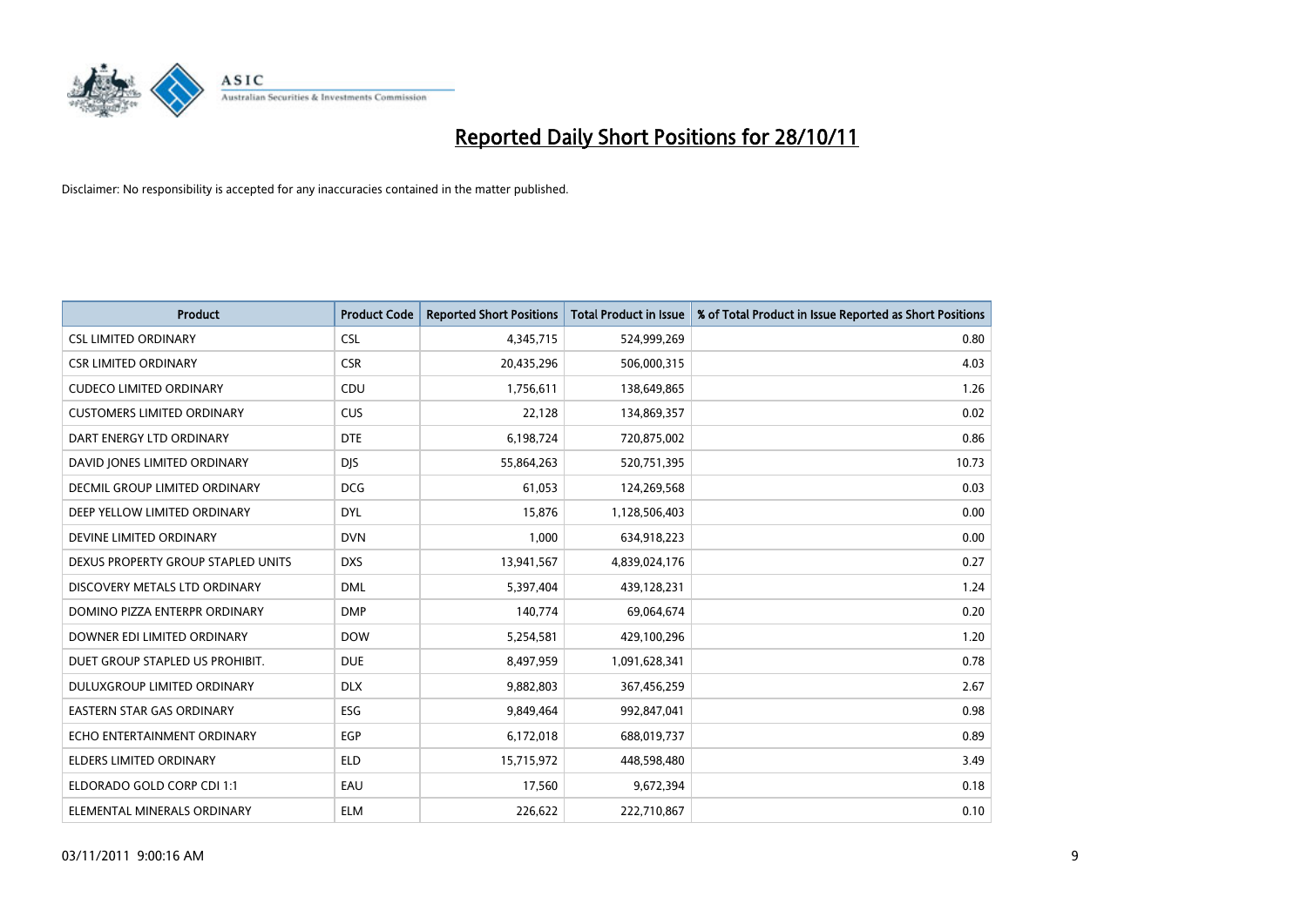

| <b>Product</b>                               | <b>Product Code</b> | <b>Reported Short Positions</b> | <b>Total Product in Issue</b> | % of Total Product in Issue Reported as Short Positions |
|----------------------------------------------|---------------------|---------------------------------|-------------------------------|---------------------------------------------------------|
| ELEMENTOS LIMITED ORDINARY                   | <b>ELT</b>          | 16                              | 77,068,979                    | 0.00                                                    |
| ELIXIR PETROLEUM LTD ORDINARY                | <b>EXR</b>          | 324,400                         | 217,288,472                   | 0.15                                                    |
| <b>EMECO HOLDINGS ORDINARY</b>               | <b>EHL</b>          | 2,288,424                       | 631,237,586                   | 0.36                                                    |
| ENERGY RESOURCES ORDINARY 'A'                | <b>ERA</b>          | 8,717,958                       | 439,534,227                   | 1.98                                                    |
| <b>ENERGY WORLD CORPOR, ORDINARY</b>         | <b>EWC</b>          | 19,600,293                      | 1,734,166,672                 | 1.13                                                    |
| <b>ENTEK ENERGY LTD ORDINARY</b>             | <b>ETE</b>          | 489,903                         | 510,657,387                   | 0.10                                                    |
| ENTELLECT LIMITED ORDINARY                   | <b>ESN</b>          | 464,050                         | 985,337,932                   | 0.05                                                    |
| <b>ENVESTRA LIMITED ORDINARY</b>             | <b>ENV</b>          | 3,816,974                       | 1,468,560,201                 | 0.25                                                    |
| EQUATORIAL RES LTD ORDINARY                  | EQX                 | 19,799                          | 113,048,553                   | 0.01                                                    |
| EXTRACT RESOURCES ORDINARY                   | <b>EXT</b>          | 406,444                         | 251,159,163                   | 0.15                                                    |
| FAIRFAX MEDIA LTD ORDINARY                   | <b>FXI</b>          | 269,580,381                     | 2,351,955,725                 | 11.44                                                   |
| FAR LTD ORDINARY                             | <b>FAR</b>          | 21,000,000                      | 1,245,401,164                 | 1.69                                                    |
| FISHER & PAYKEL APP. ORDINARY                | <b>FPA</b>          | 18,298                          | 724,235,162                   | 0.00                                                    |
| <b>FKP PROPERTY GROUP STAPLED SECURITIES</b> | <b>FKP</b>          | 22,332,877                      | 1,197,968,723                 | 1.84                                                    |
| FLEETWOOD CORP ORDINARY                      | <b>FWD</b>          | 238,885                         | 58,696,301                    | 0.40                                                    |
| FLETCHER BUILDING ORDINARY                   | <b>FBU</b>          | 8,577,164                       | 680,739,504                   | 1.25                                                    |
| FLEXIGROUP LIMITED ORDINARY                  | <b>FXL</b>          | 104,149                         | 277,862,586                   | 0.03                                                    |
| <b>FLIGHT CENTRE ORDINARY</b>                | <b>FLT</b>          | 6,474,908                       | 99,982,877                    | 6.45                                                    |
| FLINDERS MINES LTD ORDINARY                  | <b>FMS</b>          | 21,667,768                      | 1,821,300,404                 | 1.18                                                    |
| FOCUS MINERALS LTD ORDINARY                  | <b>FML</b>          | 8,751,148                       | 4,320,773,701                 | 0.20                                                    |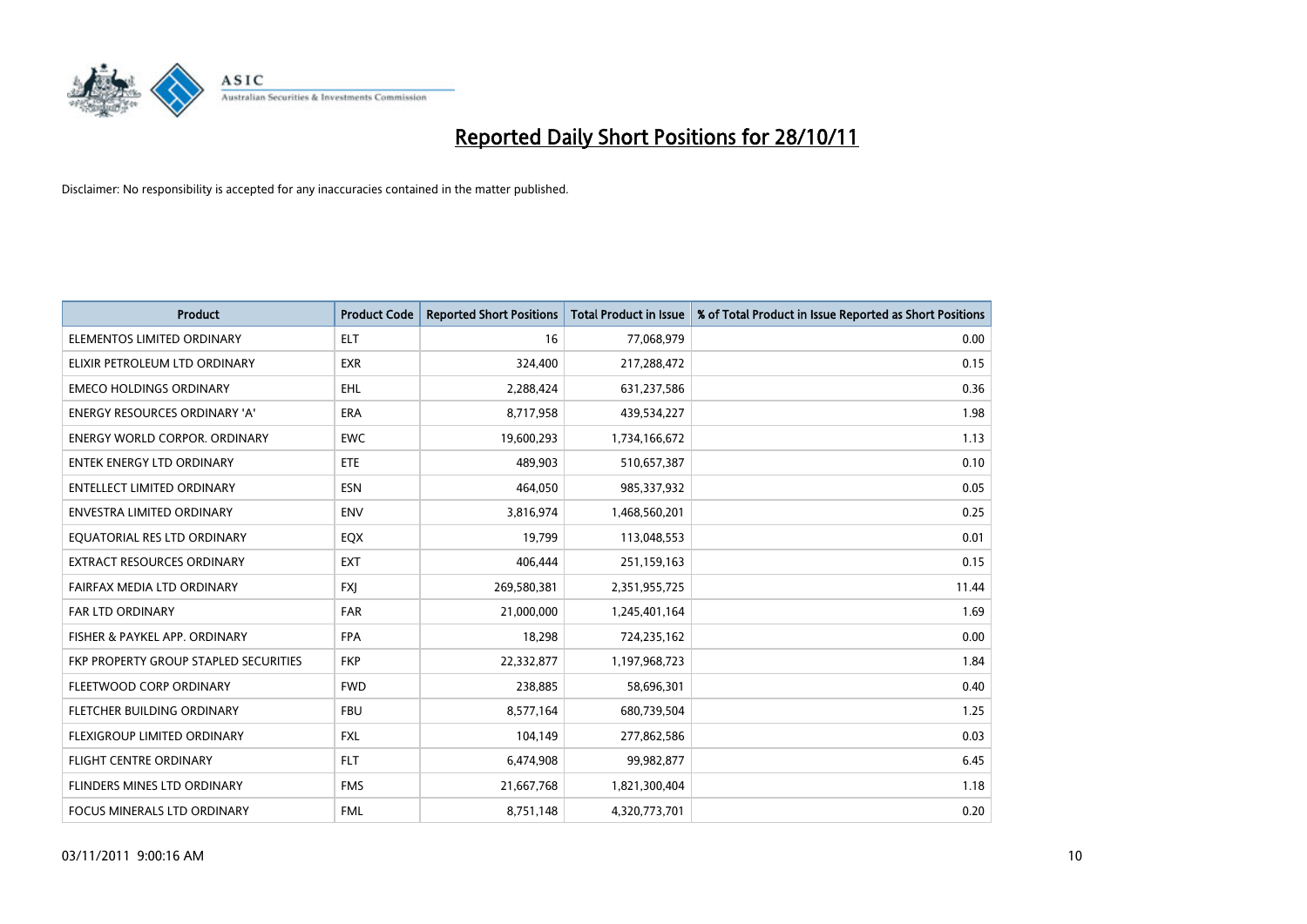

| <b>Product</b>                            | <b>Product Code</b> | <b>Reported Short Positions</b> | <b>Total Product in Issue</b> | % of Total Product in Issue Reported as Short Positions |
|-------------------------------------------|---------------------|---------------------------------|-------------------------------|---------------------------------------------------------|
| <b>FORGE GROUP LIMITED ORDINARY</b>       | FGE                 | 103,685                         | 83,429,014                    | 0.12                                                    |
| FORTE ENERGY NL ORDINARY                  | <b>FTE</b>          | 2,658,986                       | 695,589,311                   | 0.38                                                    |
| FORTESCUE METALS GRP ORDINARY             | <b>FMG</b>          | 56,995,878                      | 3,113,798,659                 | 1.80                                                    |
| <b>FOSTER'S GROUP ORDINARY</b>            | FGL                 | 6,962,450                       | 1,941,514,539                 | 0.33                                                    |
| FTD CORPORATION ORDINARY                  | <b>FTD</b>          | 8,088                           | 36,474,593                    | 0.02                                                    |
| <b>FUNTASTIC LIMITED ORDINARY</b>         | <b>FUN</b>          | 322,528                         | 340,997,682                   | 0.09                                                    |
| <b>G.U.D. HOLDINGS ORDINARY</b>           | GUD                 | 326,334                         | 70,107,387                    | 0.45                                                    |
| <b>GALAXY RESOURCES ORDINARY</b>          | GXY                 | 2,652,084                       | 323,327,000                   | 0.81                                                    |
| <b>GEODYNAMICS LIMITED ORDINARY</b>       | GDY                 | 35,392                          | 337,942,224                   | 0.01                                                    |
| <b>GINDALBIE METALS LTD ORDINARY</b>      | GBG                 | 23,123,720                      | 1,135,565,349                 | 2.02                                                    |
| <b>GLOBAL MINING ORDINARY</b>             | GMI                 | 8,951                           | 184,894,556                   | 0.00                                                    |
| <b>GLOUCESTER COAL ORDINARY</b>           | GCL                 | 1,551,624                       | 202,905,967                   | 0.75                                                    |
| <b>GME RESOURCES LTD ORDINARY</b>         | <b>GME</b>          | 800                             | 322,635,902                   | 0.00                                                    |
| <b>GOLD ONE INT LTD ORDINARY</b>          | GDO                 | 1,908,476                       | 809,004,592                   | 0.23                                                    |
| <b>GOLDEN WEST RESOURCE ORDINARY</b>      | <b>GWR</b>          | 1,617                           | 192,082,567                   | 0.00                                                    |
| <b>GOODMAN FIELDER. DEFERRED</b>          | <b>GFFN</b>         | 136,068                         | 143,790,254                   | 0.09                                                    |
| <b>GOODMAN FIELDER, ORDINARY</b>          | <b>GFF</b>          | 67,671,826                      | 1,793,843,797                 | 3.79                                                    |
| <b>GOODMAN GROUP STAPLED US PROHIBIT.</b> | <b>GMG</b>          | 31,805,015                      | 7,394,907,651                 | 0.41                                                    |
| <b>GPT GROUP STAPLED SEC.</b>             | <b>GPT</b>          | 13,646,942                      | 1,836,242,729                 | 0.72                                                    |
| <b>GRAINCORP LIMITED A CLASS ORDINARY</b> | <b>GNC</b>          | 884.241                         | 198,318,900                   | 0.45                                                    |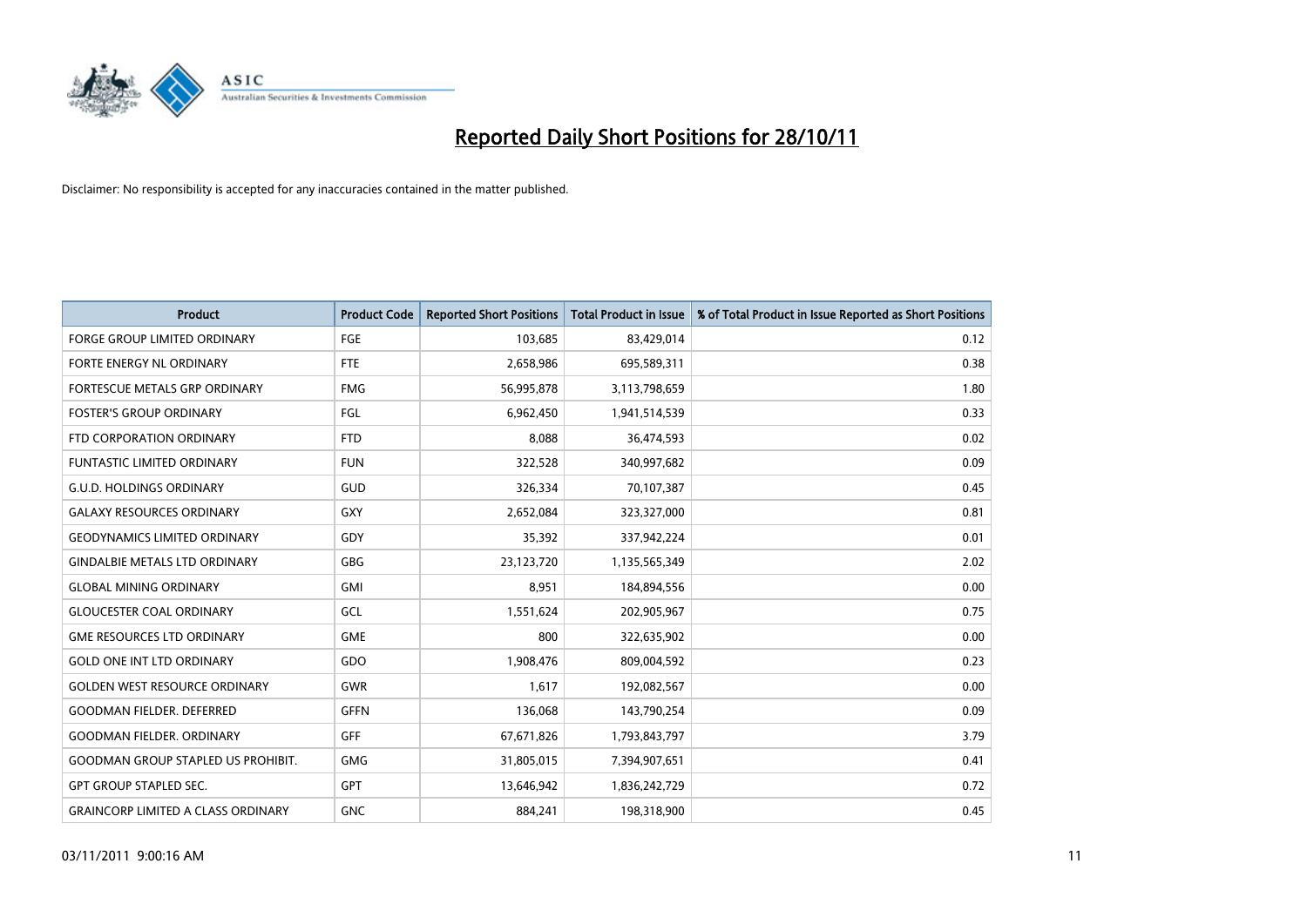

| <b>Product</b>                        | <b>Product Code</b> | <b>Reported Short Positions</b> | <b>Total Product in Issue</b> | % of Total Product in Issue Reported as Short Positions |
|---------------------------------------|---------------------|---------------------------------|-------------------------------|---------------------------------------------------------|
| <b>GRANGE RESOURCES, ORDINARY</b>     | <b>GRR</b>          | 156,177                         | 1,153,937,134                 | 0.01                                                    |
| <b>GREENCAP LIMITED ORDINARY</b>      | GCG                 |                                 | 262,515,385                   | 0.00                                                    |
| <b>GREENLAND MIN EN LTD ORDINARY</b>  | GGG                 | 2,872,847                       | 410,407,582                   | 0.68                                                    |
| <b>GRYPHON MINERALS LTD ORDINARY</b>  | GRY                 | 1,568,456                       | 300,122,058                   | 0.52                                                    |
| <b>GUILDFORD COAL LTD ORDINARY</b>    | <b>GUF</b>          | 2,246,020                       | 219,654,168                   | 1.04                                                    |
| <b>GUINNESS PEAT GROUP. CDI 1:1</b>   | <b>GPG</b>          | 54                              | 274,801,825                   | 0.00                                                    |
| <b>GUNNS LIMITED ORDINARY</b>         | <b>GNS</b>          | 51,879,993                      | 848,401,559                   | 6.11                                                    |
| <b>GWA GROUP LTD ORDINARY</b>         | <b>GWA</b>          | 11,932,645                      | 301,525,014                   | 3.94                                                    |
| HARVEY NORMAN ORDINARY                | <b>HVN</b>          | 51,639,466                      | 1,062,316,784                 | 4.86                                                    |
| HASTIE GROUP LIMITED ORDINARY         | <b>HST</b>          | 2,292,979                       | 1,373,486,652                 | 0.17                                                    |
| HASTINGS DIVERSIFIED STAPLED SECURITY | <b>HDF</b>          | 1,860,579                       | 530,001,072                   | 0.35                                                    |
| <b>HEARTWARE INT INC CDI 35:1</b>     | <b>HIN</b>          | 272,008                         | 48,598,550                    | 0.56                                                    |
| <b>HENDERSON GROUP CDI 1:1</b>        | <b>HGG</b>          | 10,587,137                      | 642,886,460                   | 1.63                                                    |
| HFA HOLDINGS LIMITED ORDINARY         | <b>HFA</b>          | 8,273                           | 117,332,831                   | 0.00                                                    |
| <b>HIGHLANDS PACIFIC ORDINARY</b>     | <b>HIG</b>          | 2,415,464                       | 686,082,148                   | 0.35                                                    |
| HILLGROVE RES LTD ORDINARY            | <b>HGO</b>          | 1,577,331                       | 793,698,575                   | 0.20                                                    |
| HILLS HOLDINGS LTD ORDINARY           | <b>HIL</b>          | 4,247,594                       | 247,928,145                   | 1.71                                                    |
| HORIZON OIL LIMITED ORDINARY          | <b>HZN</b>          | 15,938,507                      | 1,130,811,515                 | 1.41                                                    |
| HUNNU COAL LIMITED ORDINARY           | <b>HUN</b>          | 56,780                          | 218,565,002                   | 0.03                                                    |
| <b>IINET LIMITED ORDINARY</b>         | <b>IIN</b>          | 148,162                         | 149,717,226                   | 0.09                                                    |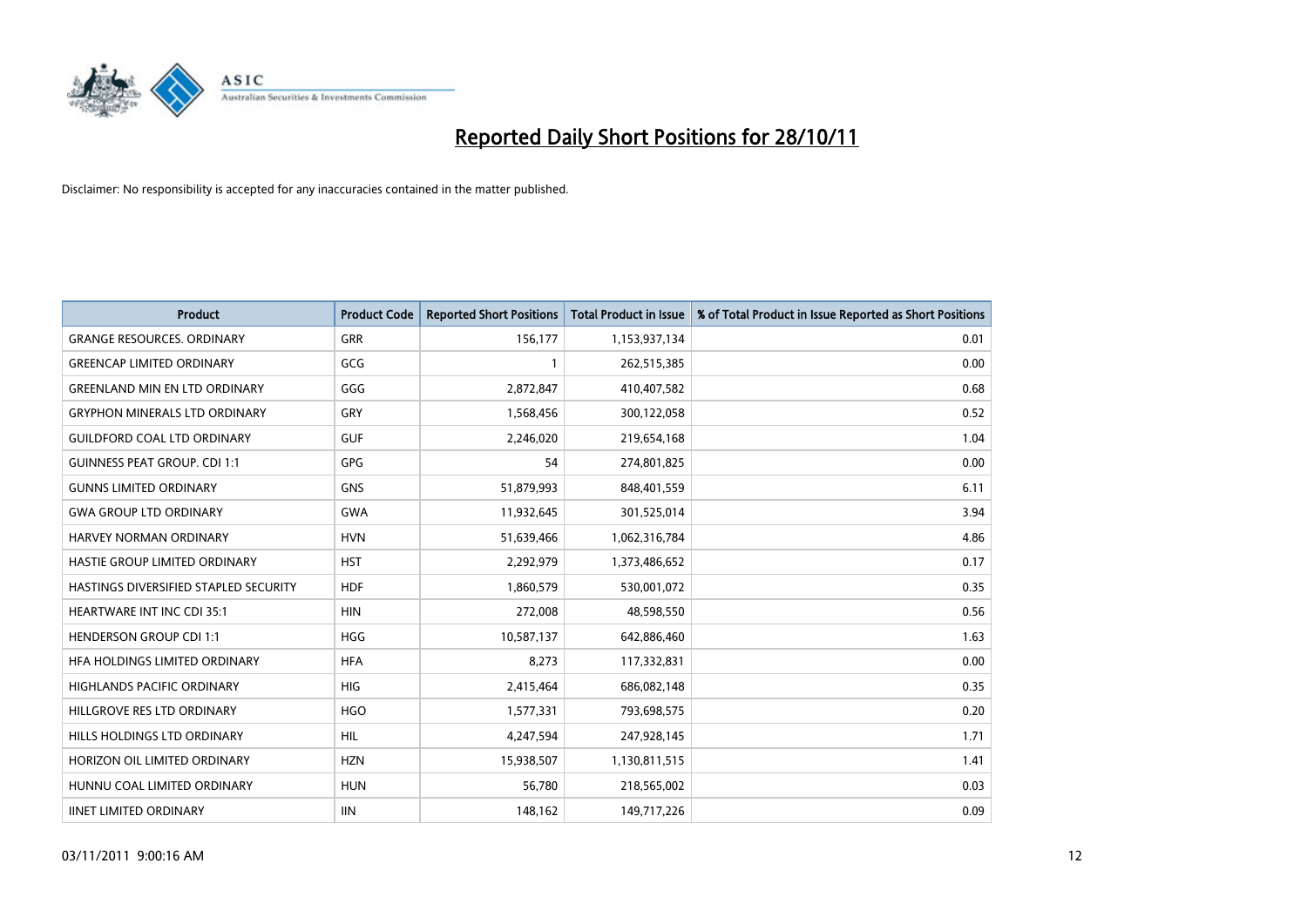

| <b>Product</b>                                | <b>Product Code</b> | <b>Reported Short Positions</b> | <b>Total Product in Issue</b> | % of Total Product in Issue Reported as Short Positions |
|-----------------------------------------------|---------------------|---------------------------------|-------------------------------|---------------------------------------------------------|
| <b>ILUKA RESOURCES ORDINARY</b>               | ILU                 | 5,584,679                       | 418,700,517                   | 1.29                                                    |
| <b>IMDEX LIMITED ORDINARY</b>                 | <b>IMD</b>          | 587,403                         | 204,447,435                   | 0.28                                                    |
| IMF (AUSTRALIA) LTD ORDINARY                  | <b>IMF</b>          | 336,183                         | 123,828,193                   | 0.27                                                    |
| IMX RESOURCES LTD ORDINARY                    | <b>IXR</b>          | 20,000                          | 262,612,803                   | 0.01                                                    |
| <b>INCITEC PIVOT ORDINARY</b>                 | IPL                 | 643,487                         | 1,628,730,107                 | 0.02                                                    |
| <b>INDEPENDENCE GROUP ORDINARY</b>            | <b>IGO</b>          | 4,407,749                       | 202,907,135                   | 2.18                                                    |
| <b>INDOPHIL RESOURCES ORDINARY</b>            | <b>IRN</b>          | 1,688,516                       | 995,437,860                   | 0.17                                                    |
| <b>INDUSTREA LIMITED ORDINARY</b>             | IDL                 | 1,090,959                       | 364,733,566                   | 0.29                                                    |
| INFIGEN ENERGY STAPLED SECURITIES             | <b>IFN</b>          | 5,712,085                       | 762,265,972                   | 0.75                                                    |
| ING RE COM GROUP STAPLED SECURITIES           | ILF.                | 3,583                           | 441,029,194                   | 0.00                                                    |
| INSURANCE AUSTRALIA ORDINARY                  | IAG                 | 12,232,402                      | 2,079,034,021                 | 0.58                                                    |
| <b>INTEGRA MINING LTD, ORDINARY</b>           | <b>IGR</b>          | 4,646,662                       | 843,743,881                   | 0.54                                                    |
| <b>INTREPID MINES ORDINARY</b>                | <b>IAU</b>          | 2,508,501                       | 522,391,334                   | 0.47                                                    |
| <b>INVESTA OFFICE FUND STAPLED SECURITIES</b> | <b>IOF</b>          | 9,447,301                       | 2,657,463,999                 | 0.36                                                    |
| <b>INVOCARE LIMITED ORDINARY</b>              | <b>IVC</b>          | 1,036,011                       | 110,030,298                   | 0.95                                                    |
| ION LIMITED ORDINARY                          | <b>ION</b>          | 164,453                         | 256,365,105                   | 0.06                                                    |
| <b>IOOF HOLDINGS LTD ORDINARY</b>             | <b>IFL</b>          | 769,261                         | 229,794,395                   | 0.33                                                    |
| IRESS MARKET TECH. ORDINARY                   | <b>IRE</b>          | 830,922                         | 127,036,010                   | 0.65                                                    |
| <b>IRON ORE HOLDINGS ORDINARY</b>             | <b>IOH</b>          | 25,205                          | 166,087,005                   | 0.02                                                    |
| ISHARES MSCI AUS 200 ISHARES MSCI AUS 200     | <b>IOZ</b>          | 62,713                          | 2,326,394                     | 2.70                                                    |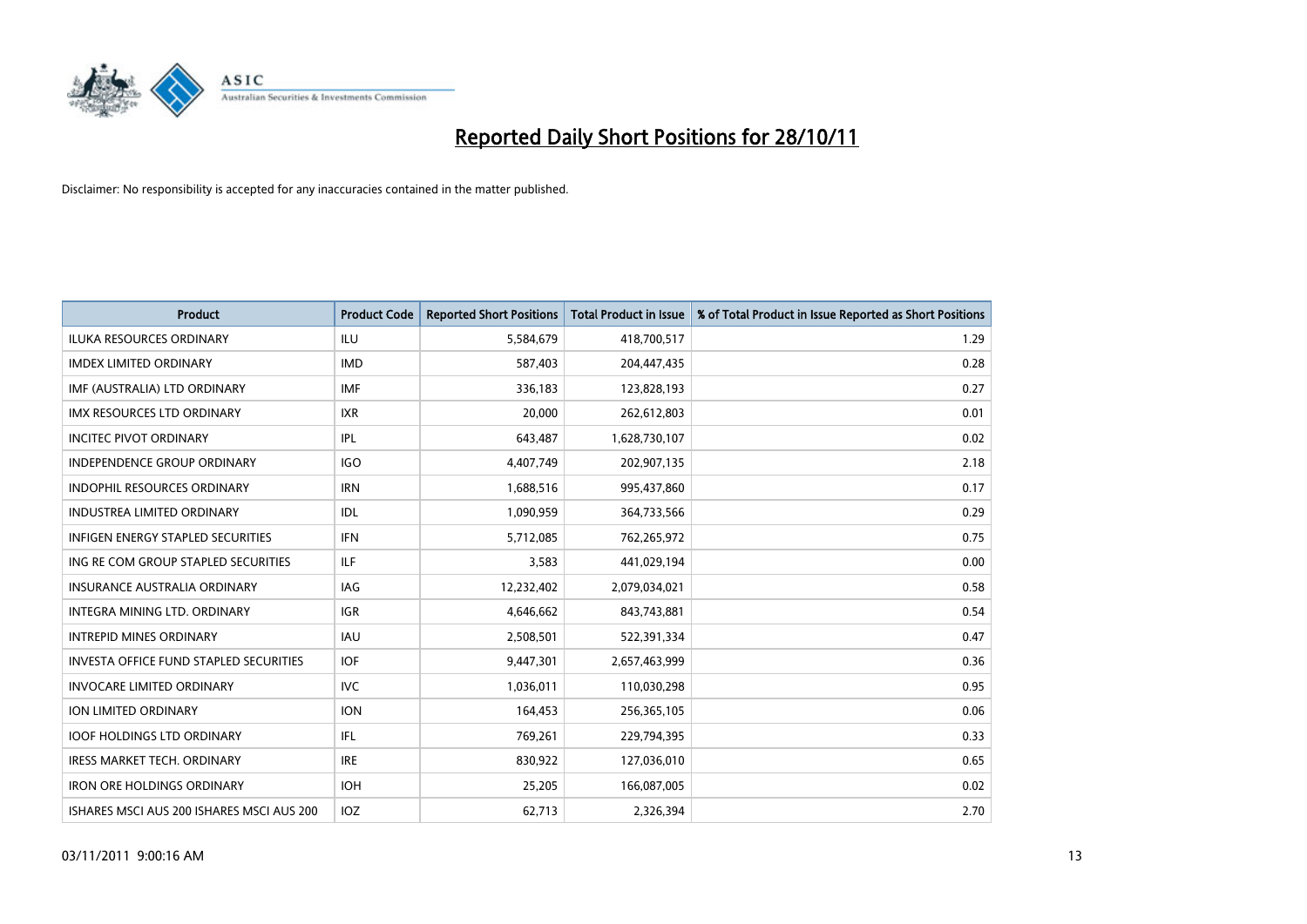

| <b>Product</b>                            | <b>Product Code</b> | <b>Reported Short Positions</b> | <b>Total Product in Issue</b> | % of Total Product in Issue Reported as Short Positions |
|-------------------------------------------|---------------------|---------------------------------|-------------------------------|---------------------------------------------------------|
| ISHARES MSCI EM MKTS CDI 1:1              | <b>IEM</b>          | 25,899                          | 425,700,000                   | 0.01                                                    |
| ISHARES MSCI TAIWAN CDI 1:1               | <b>ITW</b>          | 22,844                          | 184,400,000                   | 0.01                                                    |
| ISHARES S&P 500 CDI 1:1                   | <b>IVV</b>          | 4,323                           | 116,350,000                   | 0.00                                                    |
| ISHARES S&P EU 350 CDI 1:1                | IEU                 | 3,228                           | 50,800,000                    | 0.01                                                    |
| ISHARES S&P HIGH DIV ISHARES S&P HIGH DIV | <b>IHD</b>          | 100,000                         | 2,201,253                     | 4.54                                                    |
| ISHARES SMALL ORDS ISHARES SMALL ORDS     | <b>ISO</b>          | 817,262                         | 5,401,916                     | 15.13                                                   |
| <b>IVANHOE AUSTRALIA ORDINARY</b>         | <b>IVA</b>          | 119,672                         | 485,392,840                   | 0.02                                                    |
| JAMES HARDIE INDUST CHESS DEPOSITARY INT  | <b>IHX</b>          | 24,253,821                      | 435,640,582                   | 5.55                                                    |
| <b>JAMESON RESOURCES ORDINARY</b>         | <b>JAL</b>          | 1,600,000                       | 95,828,865                    | 1.67                                                    |
| <b>JB HI-FI LIMITED ORDINARY</b>          | <b>IBH</b>          | 20,756,087                      | 98,830,643                    | 20.98                                                   |
| <b>JUPITER MINES ORDINARY</b>             | <b>IMS</b>          | 29,226                          | 1,561,235,037                 | 0.00                                                    |
| <b>KAGARA LTD ORDINARY</b>                | <b>KZL</b>          | 8,622,482                       | 718,068,836                   | 1.19                                                    |
| KAROON GAS AUSTRALIA ORDINARY             | <b>KAR</b>          | 4,055,403                       | 221,420,769                   | 1.80                                                    |
| KATHMANDU HOLD LTD ORDINARY               | <b>KMD</b>          | 2,050,609                       | 200,000,000                   | 1.02                                                    |
| <b>KEYBRIDGE CAPITAL ORDINARY</b>         | <b>KBC</b>          | 5,999                           | 172,070,564                   | 0.00                                                    |
| KIMBERLEY METALS LTD ORDINARY             | <b>KBL</b>          | 1,820                           | 164,752,978                   | 0.00                                                    |
| KINGSGATE CONSOLID. ORDINARY              | <b>KCN</b>          | 1,569,032                       | 139,039,834                   | 1.13                                                    |
| KINGSROSE MINING LTD ORDINARY             | <b>KRM</b>          | 1,036,814                       | 267,448,726                   | 0.38                                                    |
| LEIGHTON HOLDINGS ORDINARY                | LEI                 | 10,114,066                      | 336,515,596                   | 3.00                                                    |
| LEND LEASE GROUP UNIT/ORD STAPLED         | LLC                 | 1,959,850                       | 571,804,090                   | 0.33                                                    |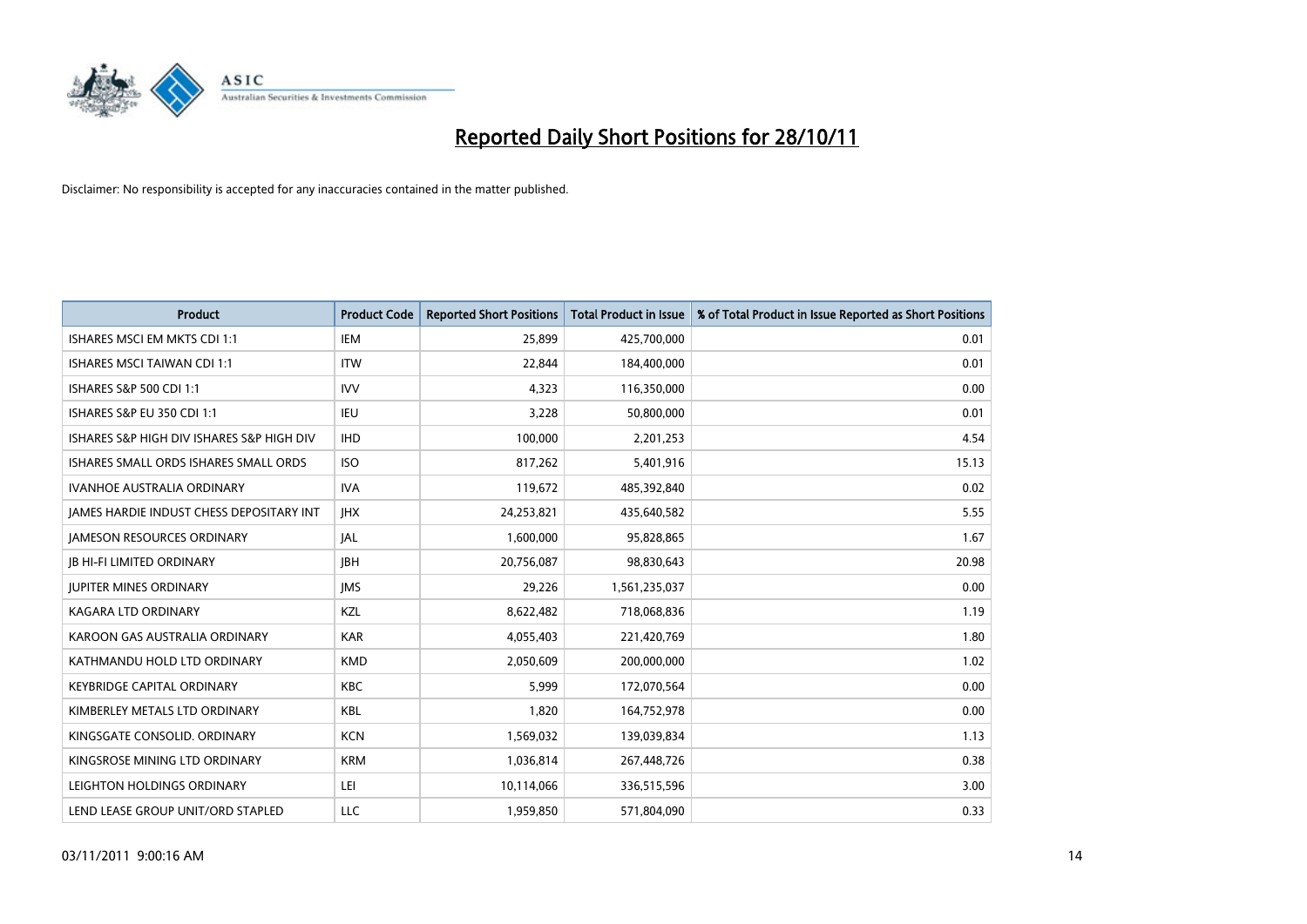

| <b>Product</b>                        | <b>Product Code</b> | <b>Reported Short Positions</b> | <b>Total Product in Issue</b> | % of Total Product in Issue Reported as Short Positions |
|---------------------------------------|---------------------|---------------------------------|-------------------------------|---------------------------------------------------------|
| LINC ENERGY LTD ORDINARY              | <b>LNC</b>          | 6,422,765                       | 503,418,900                   | 1.26                                                    |
| LIQUEFIED NATURAL ORDINARY            | <b>LNG</b>          | 370,140                         | 267,699,015                   | 0.14                                                    |
| LYNAS CORPORATION ORDINARY            | <b>LYC</b>          | 94,732,461                      | 1,713,846,913                 | 5.52                                                    |
| M2 TELECOMMUNICATION ORDINARY         | <b>MTU</b>          | 279,235                         | 123,810,285                   | 0.21                                                    |
| MACARTHUR COAL ORDINARY               | <b>MCC</b>          | 332,892                         | 302,092,343                   | 0.11                                                    |
| <b>MACMAHON HOLDINGS ORDINARY</b>     | <b>MAH</b>          | 4,028,272                       | 738,631,705                   | 0.54                                                    |
| MACQ ATLAS ROADS GRP ORDINARY STAPLED | <b>MOA</b>          | 10,580,035                      | 464,279,594                   | 2.28                                                    |
| MACQUARIE GROUP LTD ORDINARY          | <b>MOG</b>          | 4,930,912                       | 348,285,032                   | 1.36                                                    |
| MAP GROUP STAPLED US PROHIBIT.        | <b>MAP</b>          | 8,059,712                       | 1,861,210,782                 | 0.40                                                    |
| <b>MARENGO MINING ORDINARY</b>        | <b>MGO</b>          | 68,715                          | 1,002,399,863                 | 0.01                                                    |
| MATRIX C & E LTD ORDINARY             | <b>MCE</b>          | 431,768                         | 77,081,507                    | 0.55                                                    |
| MCMILLAN SHAKESPEARE ORDINARY         | <b>MMS</b>          | 20,012                          | 68,317,790                    | 0.02                                                    |
| MCPHERSON'S LTD ORDINARY              | <b>MCP</b>          | 14,050                          | 72,401,758                    | 0.02                                                    |
| MEDUSA MINING LTD ORDINARY            | <b>MML</b>          | 801,621                         | 188,827,911                   | 0.40                                                    |
| MELBOURNE IT LIMITED ORDINARY         | <b>MLB</b>          | 136,142                         | 81,352,178                    | 0.17                                                    |
| MEO AUSTRALIA LTD ORDINARY            | <b>MEO</b>          | 334,273                         | 539,913,260                   | 0.06                                                    |
| <b>MERMAID MARINE ORDINARY</b>        | <b>MRM</b>          | 228,847                         | 217,718,357                   | 0.10                                                    |
| MESOBLAST LIMITED ORDINARY            | <b>MSB</b>          | 5,682,513                       | 280,425,258                   | 2.02                                                    |
| METALS X LIMITED ORDINARY             | <b>MLX</b>          | 326,940                         | 1,330,804,811                 | 0.03                                                    |
| METCASH LIMITED ORDINARY              | <b>MTS</b>          | 31,510,346                      | 771,343,008                   | 4.07                                                    |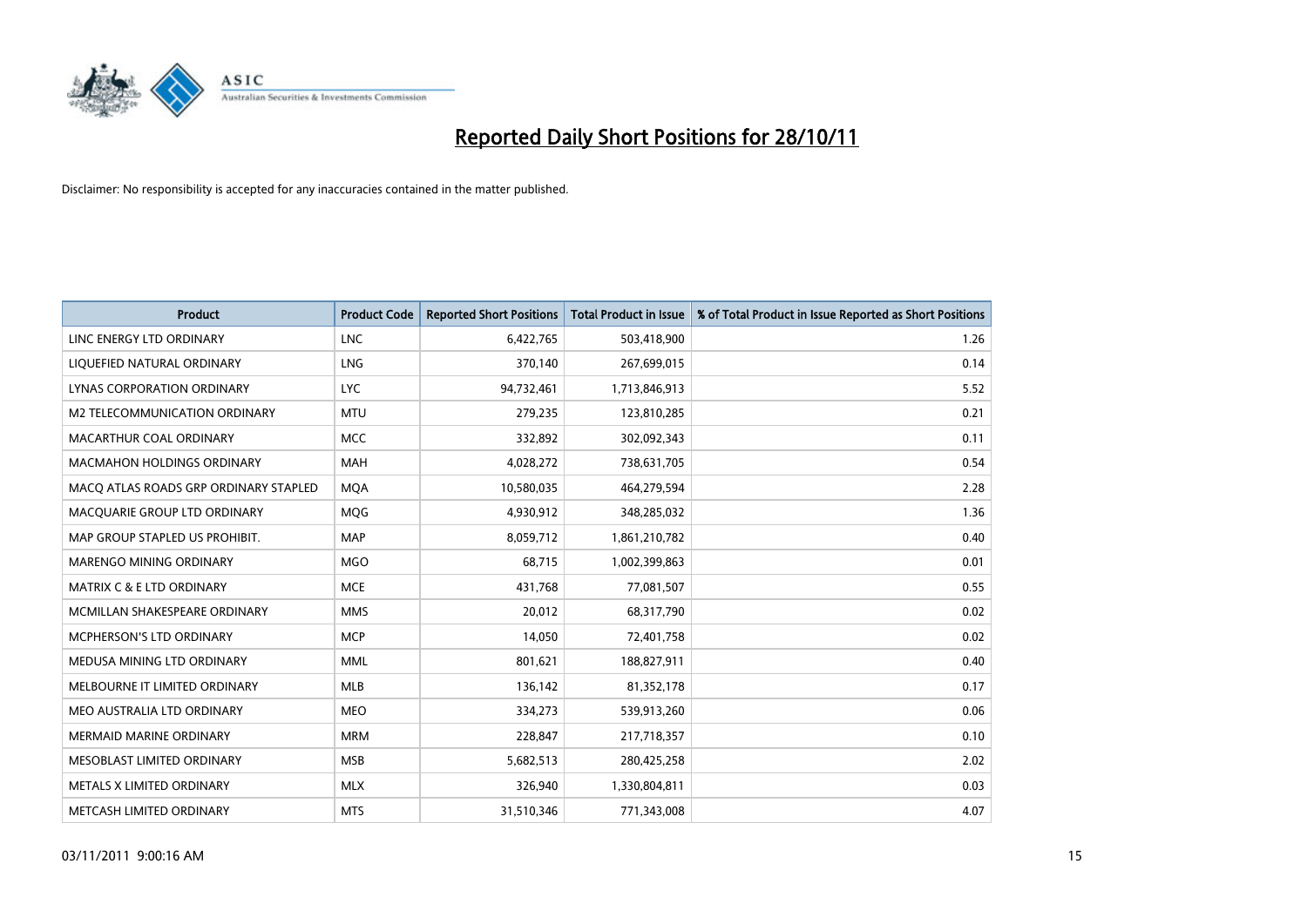

| <b>Product</b>                     | <b>Product Code</b> | <b>Reported Short Positions</b> | <b>Total Product in Issue</b> | % of Total Product in Issue Reported as Short Positions |
|------------------------------------|---------------------|---------------------------------|-------------------------------|---------------------------------------------------------|
| METGASCO LIMITED ORDINARY          | <b>MEL</b>          | 235,435                         | 337,396,221                   | 0.07                                                    |
| METMINCO LIMITED ORDINARY          | <b>MNC</b>          | 739,040                         | 1,462,616,146                 | 0.05                                                    |
| MHM METALS LIMITED ORDINARY        | <b>MHM</b>          | 163,752                         | 102,334,203                   | 0.16                                                    |
| MICLYN EXP OFFSHR ORDINARY         | <b>MIO</b>          | 19,801                          | 274,618,684                   | 0.01                                                    |
| MINBOS RESOURCES LTD ORDINARY      | <b>MNB</b>          | 21,678                          | 48,743,000                    | 0.04                                                    |
| MINCOR RESOURCES NL ORDINARY       | <b>MCR</b>          | 1,184,546                       | 196,180,804                   | 0.59                                                    |
| MINEMAKERS LIMITED ORDINARY        | <b>MAK</b>          | 44,227                          | 227,003,950                   | 0.02                                                    |
| MINERAL DEPOSITS ORDINARY          | <b>MDL</b>          | 479,315                         | 83,538,786                    | 0.56                                                    |
| MINERAL RESOURCES, ORDINARY        | <b>MIN</b>          | 302,939                         | 184,301,989                   | 0.14                                                    |
| MIRABELA NICKEL LTD ORDINARY       | <b>MBN</b>          | 14,781,161                      | 491,781,237                   | 3.01                                                    |
| MIRVAC GROUP STAPLED SECURITIES    | <b>MGR</b>          | 34,506,536                      | 3,416,924,188                 | 0.97                                                    |
| MOLOPO ENERGY LTD ORDINARY         | <b>MPO</b>          | 1,793,314                       | 245,579,810                   | 0.72                                                    |
| <b>MONADELPHOUS GROUP ORDINARY</b> | <b>MND</b>          | 1,892,057                       | 88,674,327                    | 2.14                                                    |
| MORTGAGE CHOICE LTD ORDINARY       | <b>MOC</b>          | 582,867                         | 119,948,255                   | 0.49                                                    |
| <b>MOUNT GIBSON IRON ORDINARY</b>  | <b>MGX</b>          | 14,919,399                      | 1,082,570,693                 | 1.39                                                    |
| MULTIPLEX SITES SITES              | <b>MXUPA</b>        | 22                              | 4,500,000                     | 0.00                                                    |
| MURCHISON METALS LTD ORDINARY      | <b>MMX</b>          | 18,337,023                      | 442,437,524                   | 4.14                                                    |
| <b>MYER HOLDINGS LTD ORDINARY</b>  | <b>MYR</b>          | 60,300,229                      | 583,384,551                   | 10.31                                                   |
| <b>MYSTATE LIMITED ORDINARY</b>    | <b>MYS</b>          | 61,743                          | 67,463,454                    | 0.09                                                    |
| NANOSONICS LIMITED ORDINARY        | <b>NAN</b>          | 2                               | 230,528,535                   | 0.00                                                    |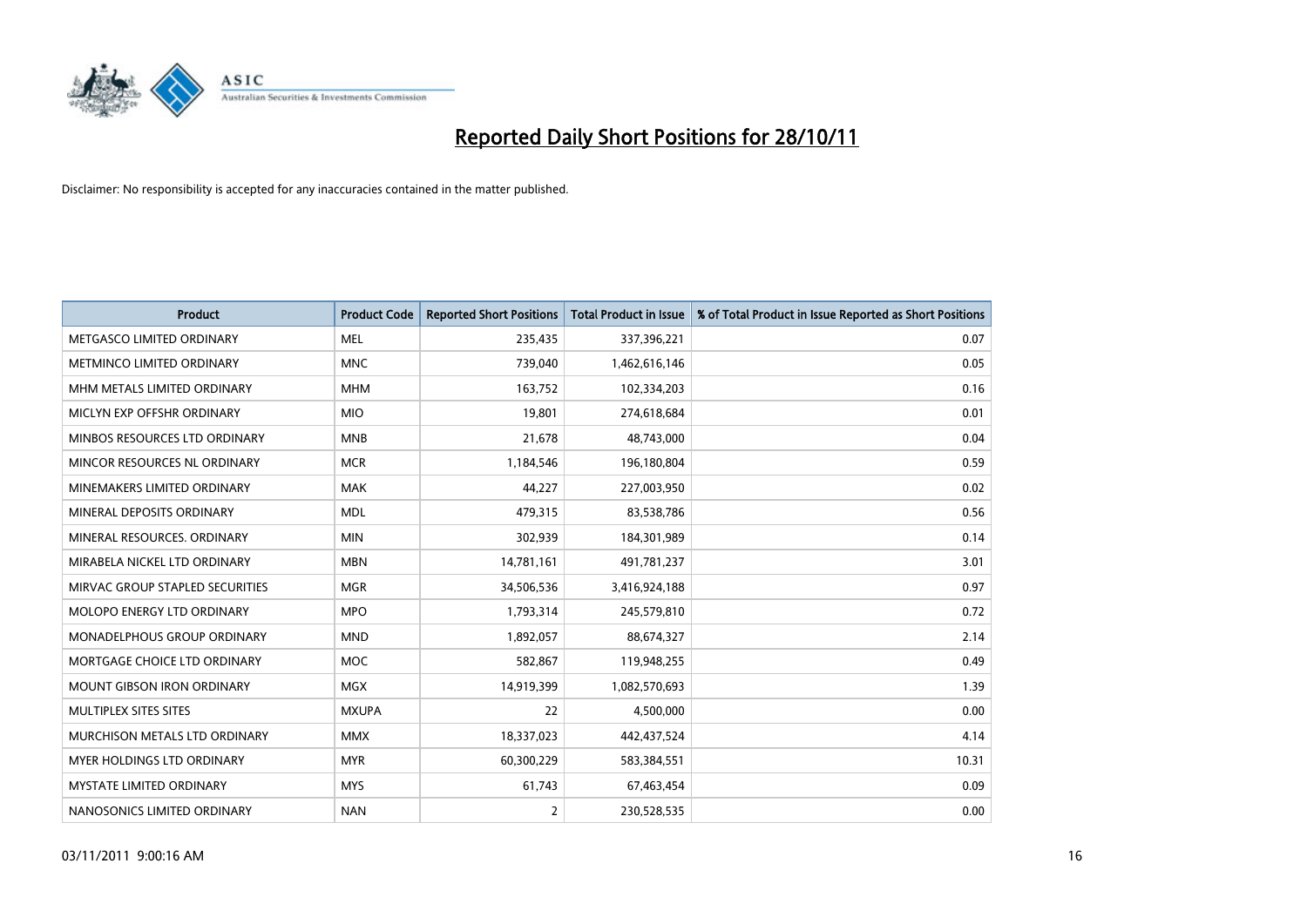

| <b>Product</b>                        | <b>Product Code</b> | <b>Reported Short Positions</b> | <b>Total Product in Issue</b> | % of Total Product in Issue Reported as Short Positions |
|---------------------------------------|---------------------|---------------------------------|-------------------------------|---------------------------------------------------------|
| NATIONAL AUST, BANK ORDINARY          | <b>NAB</b>          | 21,287,325                      | 2,201,188,437                 | 0.93                                                    |
| NATURAL FUEL LIMITED ORDINARY         | <b>NFL</b>          |                                 | 1,121,912                     | 0.00                                                    |
| NAVITAS LIMITED ORDINARY              | <b>NVT</b>          | 2,737,901                       | 375,318,628                   | 0.72                                                    |
| NEPTUNE MARINE ORDINARY               | <b>NMS</b>          | 182,253                         | 1,748,545,632                 | 0.01                                                    |
| NEW HOPE CORPORATION ORDINARY         | <b>NHC</b>          | 727,413                         | 830,230,549                   | 0.08                                                    |
| NEWCREST MINING ORDINARY              | <b>NCM</b>          | 1,459,775                       | 765,495,616                   | 0.16                                                    |
| NEWS CORP A NON-VOTING CDI            | <b>NWSLV</b>        | 4,121,838                       | 1,732,000,322                 | 0.24                                                    |
| NEWS CORP B VOTING CDI                | <b>NWS</b>          | 3,454,571                       | 798,520,953                   | 0.43                                                    |
| NEXBIS LIMITED ORDINARY               | <b>NBS</b>          | 63,733                          | 798,356,704                   | 0.01                                                    |
| NEXUS ENERGY LIMITED ORDINARY         | <b>NXS</b>          | 8,963,393                       | 1,326,697,820                 | 0.67                                                    |
| NIB HOLDINGS LIMITED ORDINARY         | <b>NHF</b>          | 104,911                         | 466,733,110                   | 0.02                                                    |
| NIDO PETROLEUM ORDINARY               | <b>NDO</b>          | 598,009                         | 1,389,163,151                 | 0.04                                                    |
| NOBLE MINERAL RES ORDINARY            | <b>NMG</b>          | 686,063                         | 522,308,820                   | 0.14                                                    |
| NORTHERN IRON LTD ORDINARY            | <b>NFE</b>          | 896,913                         | 336,084,863                   | 0.25                                                    |
| NRW HOLDINGS LIMITED ORDINARY         | <b>NWH</b>          | 384,491                         | 278,888,011                   | 0.12                                                    |
| NUCOAL RESOURCES NL ORDINARY          | <b>NCR</b>          | 113,901                         | 441,129,875                   | 0.03                                                    |
| NUFARM LIMITED ORDINARY               | <b>NUF</b>          | 4,268,198                       | 261,833,005                   | 1.65                                                    |
| OAKTON LIMITED ORDINARY               | <b>OKN</b>          | 649,985                         | 93,800,235                    | 0.69                                                    |
| OCEANAGOLD CORP. CHESS DEPOSITARY INT | <b>OGC</b>          | 793,641                         | 262,609,273                   | 0.29                                                    |
| OCEANIA CAPITAL LTD ORDINARY          | <b>OCP</b>          | 2,500                           | 91,921,295                    | 0.00                                                    |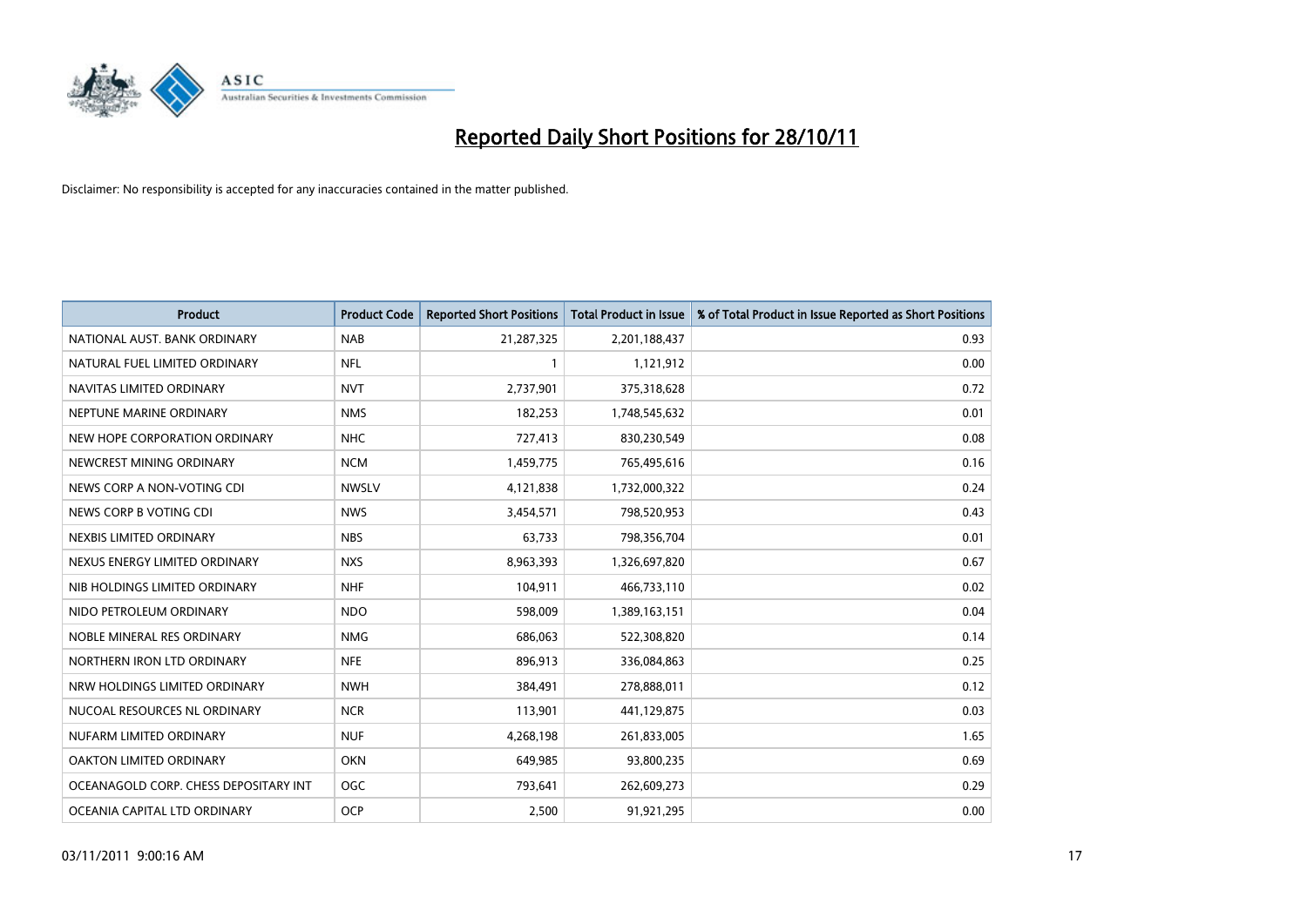

| <b>Product</b>                   | <b>Product Code</b> | <b>Reported Short Positions</b> | <b>Total Product in Issue</b> | % of Total Product in Issue Reported as Short Positions |
|----------------------------------|---------------------|---------------------------------|-------------------------------|---------------------------------------------------------|
| OIL SEARCH LTD ORDINARY          | OSH                 | 7,576,639                       | 1,325,155,171                 | 0.57                                                    |
| OM HOLDINGS LIMITED ORDINARY     | <b>OMH</b>          | 7,507,763                       | 504,105,150                   | 1.48                                                    |
| <b>ONESTEEL LIMITED ORDINARY</b> | OST                 | 24,214,673                      | 1,342,393,583                 | 1.79                                                    |
| ORICA LIMITED ORDINARY           | ORI                 | 2,669,627                       | 363,966,570                   | 0.71                                                    |
| ORICA LIMITED STEP UP PREFERENCE | ORIPB               | 61,646                          | 5,000,000                     | 1.23                                                    |
| ORIGIN ENERGY ORDINARY           | <b>ORG</b>          | 3,303,396                       | 1,086,083,447                 | 0.30                                                    |
| OROCOBRE LIMITED ORDINARY        | <b>ORE</b>          | 36,125                          | 103,195,029                   | 0.03                                                    |
| OROTONGROUP LIMITED ORDINARY     | ORL                 | 5,935                           | 40,880,902                    | 0.01                                                    |
| OTTO ENERGY LIMITED ORDINARY     | OEL                 | 109,204                         | 1,138,290,071                 | 0.01                                                    |
| OZ MINERALS ORDINARY             | OZL                 | 10,974,361                      | 323,877,514                   | 3.35                                                    |
| PACIFIC BRANDS ORDINARY          | <b>PBG</b>          | 6,924,922                       | 931,386,248                   | 0.75                                                    |
| PALADIN ENERGY LTD ORDINARY      | <b>PDN</b>          | 23,584,735                      | 835,391,964                   | 2.80                                                    |
| PANAUST LIMITED ORDINARY         | <b>PNA</b>          | 14,758,610                      | 593,892,185                   | 2.47                                                    |
| PANORAMIC RESOURCES ORDINARY     | PAN                 | 1,097,059                       | 207,050,710                   | 0.53                                                    |
| PAPERLINX LIMITED ORDINARY       | <b>PPX</b>          | 3,000,785                       | 609,280,761                   | 0.50                                                    |
| PAPILLON RES LTD ORDINARY        | PIR                 | 615,241                         | 208,259,519                   | 0.29                                                    |
| PATTIES FOODS LTD ORDINARY       | PFL                 |                                 | 138,989,223                   | 0.00                                                    |
| PEAK RESOURCES ORDINARY          | <b>PEK</b>          | 20,073                          | 155,979,643                   | 0.01                                                    |
| PEET LIMITED ORDINARY            | <b>PPC</b>          | 74,400                          | 320,170,604                   | 0.02                                                    |
| PENINSULA ENERGY LTD ORDINARY    | <b>PEN</b>          | 1,500,377                       | 2,135,490,443                 | 0.07                                                    |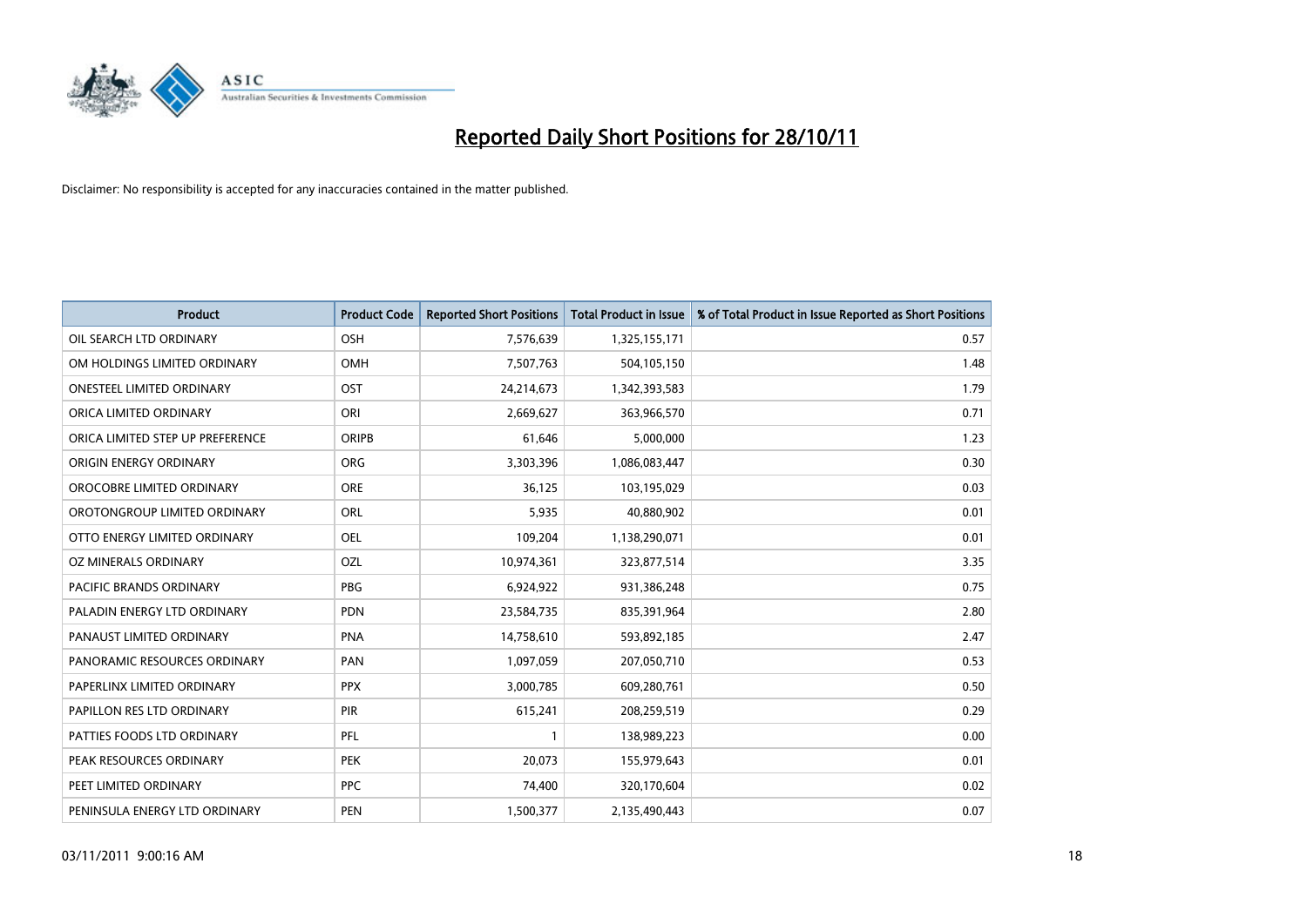

| <b>Product</b>                | <b>Product Code</b> | <b>Reported Short Positions</b> | <b>Total Product in Issue</b> | % of Total Product in Issue Reported as Short Positions |
|-------------------------------|---------------------|---------------------------------|-------------------------------|---------------------------------------------------------|
| PERILYA LIMITED ORDINARY      | PEM                 | 201,803                         | 526,075,563                   | 0.04                                                    |
| PERPETUAL LIMITED ORDINARY    | <b>PPT</b>          | 2,886,596                       | 41,342,420                    | 6.97                                                    |
| PERSEUS MINING LTD ORDINARY   | PRU                 | 1,693,528                       | 426,717,088                   | 0.40                                                    |
| PETSEC ENERGY ORDINARY        | <b>PSA</b>          | 223,332                         | 231,283,622                   | 0.10                                                    |
| PHARMAXIS LTD ORDINARY        | <b>PXS</b>          | 1,918,836                       | 229,116,309                   | 0.84                                                    |
| PHOTON GROUP LTD ORDINARY     | PGA                 | 250,510                         | 1,540,886,866                 | 0.02                                                    |
| PLATINUM ASSET ORDINARY       | <b>PTM</b>          | 6,249,253                       | 561,347,878                   | 1.11                                                    |
| PLATINUM AUSTRALIA ORDINARY   | <b>PLA</b>          | 4,236,599                       | 417,130,039                   | 1.02                                                    |
| PLATINUM CAPITAL LTD ORDINARY | <b>PMC</b>          |                                 | 165,756,878                   | 0.00                                                    |
| PMI GOLD CORP CDI 1:1         | <b>PVM</b>          | 3,900                           | 47,410,660                    | 0.01                                                    |
| PMP LIMITED ORDINARY          | <b>PMP</b>          | 1,964                           | 329,842,473                   | 0.00                                                    |
| PORT BOUVARD LIMITED ORDINARY | PBD                 | 6,754                           | 593,868,295                   | 0.00                                                    |
| PREMIER INVESTMENTS ORDINARY  | <b>PMV</b>          | 95,949                          | 155,062,831                   | 0.06                                                    |
| PRIMA BIOMED LTD ORDINARY     | <b>PRR</b>          | 3,301,036                       | 1,011,492,517                 | 0.33                                                    |
| PRIMARY HEALTH CARE ORDINARY  | PRY                 | 10,282,916                      | 500,336,679                   | 2.05                                                    |
| PRIME MEDIA GRP LTD ORDINARY  | PRT                 | 989                             | 366,330,303                   | 0.00                                                    |
| PRIMEAG AUSTRALIA ORDINARY    | PAG                 | 8,741                           | 266,394,444                   | 0.00                                                    |
| PROGEN PHARMACEUTIC ORDINARY  | <b>PGL</b>          | 151,596                         | 24,709,097                    | 0.61                                                    |
| PROGRAMMED ORDINARY           | <b>PRG</b>          | 531,086                         | 118,169,908                   | 0.44                                                    |
| PSIVIDA CORP CDI 1:1          | <b>PVA</b>          | 7,503                           | 8,737,186                     | 0.09                                                    |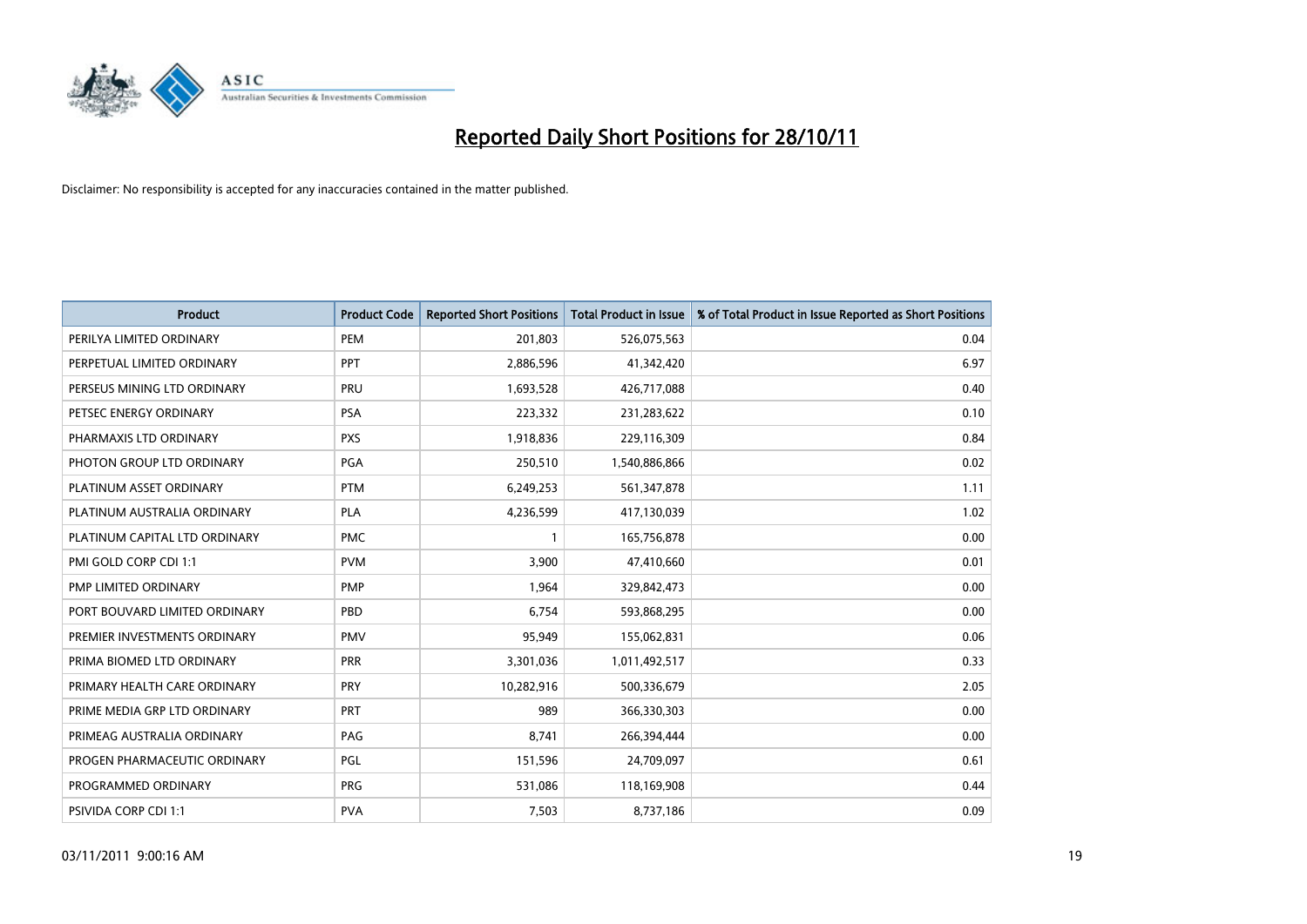

| <b>Product</b>                      | <b>Product Code</b> | <b>Reported Short Positions</b> | <b>Total Product in Issue</b> | % of Total Product in Issue Reported as Short Positions |
|-------------------------------------|---------------------|---------------------------------|-------------------------------|---------------------------------------------------------|
| <b>QANTAS AIRWAYS ORDINARY</b>      | QAN                 | 31,580,535                      | 2,265,123,620                 | 1.39                                                    |
| OBE INSURANCE GROUP ORDINARY        | <b>OBE</b>          | 23,796,735                      | 1,115,545,692                 | 2.13                                                    |
| OR NATIONAL LIMITED ORDINARY        | <b>ORN</b>          | 13,342,763                      | 2,440,000,000                 | 0.53                                                    |
| <b>QUBE LOGISTICS HLDG ORDINARY</b> | <b>QUB</b>          | 197,426                         | 801,927,594                   | 0.02                                                    |
| RAMELIUS RESOURCES ORDINARY         | <b>RMS</b>          | 92,741                          | 291,773,665                   | 0.02                                                    |
| RAMSAY HEALTH CARE ORDINARY         | <b>RHC</b>          | 797,764                         | 202,081,252                   | 0.38                                                    |
| <b>RCR TOMLINSON ORDINARY</b>       | <b>RCR</b>          | 68,067                          | 133,010,172                   | 0.05                                                    |
| <b>REA GROUP ORDINARY</b>           | <b>REA</b>          | 397,699                         | 131,714,699                   | 0.30                                                    |
| <b>RECKON LIMITED ORDINARY</b>      | <b>RKN</b>          | 845,636                         | 133,354,672                   | 0.63                                                    |
| <b>RED 5 LIMITED ORDINARY</b>       | <b>RED</b>          | 50,000                          | 1,283,674,237                 | 0.00                                                    |
| RED FORK ENERGY ORDINARY            | <b>RFE</b>          | 7,696                           | 269,769,853                   | 0.00                                                    |
| REDBANK ENERGY LTD ORDINARY         | AEJ                 | 19                              | 786,287                       | 0.00                                                    |
| REED RESOURCES LTD ORDINARY         | <b>RDR</b>          | 323,424                         | 264,742,501                   | 0.12                                                    |
| REGIS RESOURCES ORDINARY            | <b>RRL</b>          | 934,433                         | 434,297,441                   | 0.22                                                    |
| RESMED INC CDI 10:1                 | <b>RMD</b>          | 5,980,385                       | 1,556,242,300                 | 0.38                                                    |
| RESOLUTE MINING ORDINARY            | <b>RSG</b>          | 4,023,158                       | 469,206,696                   | 0.86                                                    |
| RESOURCE GENERATION ORDINARY        | <b>RES</b>          | 341,811                         | 262,895,652                   | 0.13                                                    |
| RETAIL FOOD GROUP ORDINARY          | <b>RFG</b>          | 15,797                          | 108,229,282                   | 0.01                                                    |
| REVERSE CORP LIMITED ORDINARY       | <b>REF</b>          | 25,141                          | 92,382,175                    | 0.03                                                    |
| REX MINERALS LIMITED ORDINARY       | <b>RXM</b>          | 1,433,952                       | 153,635,519                   | 0.92                                                    |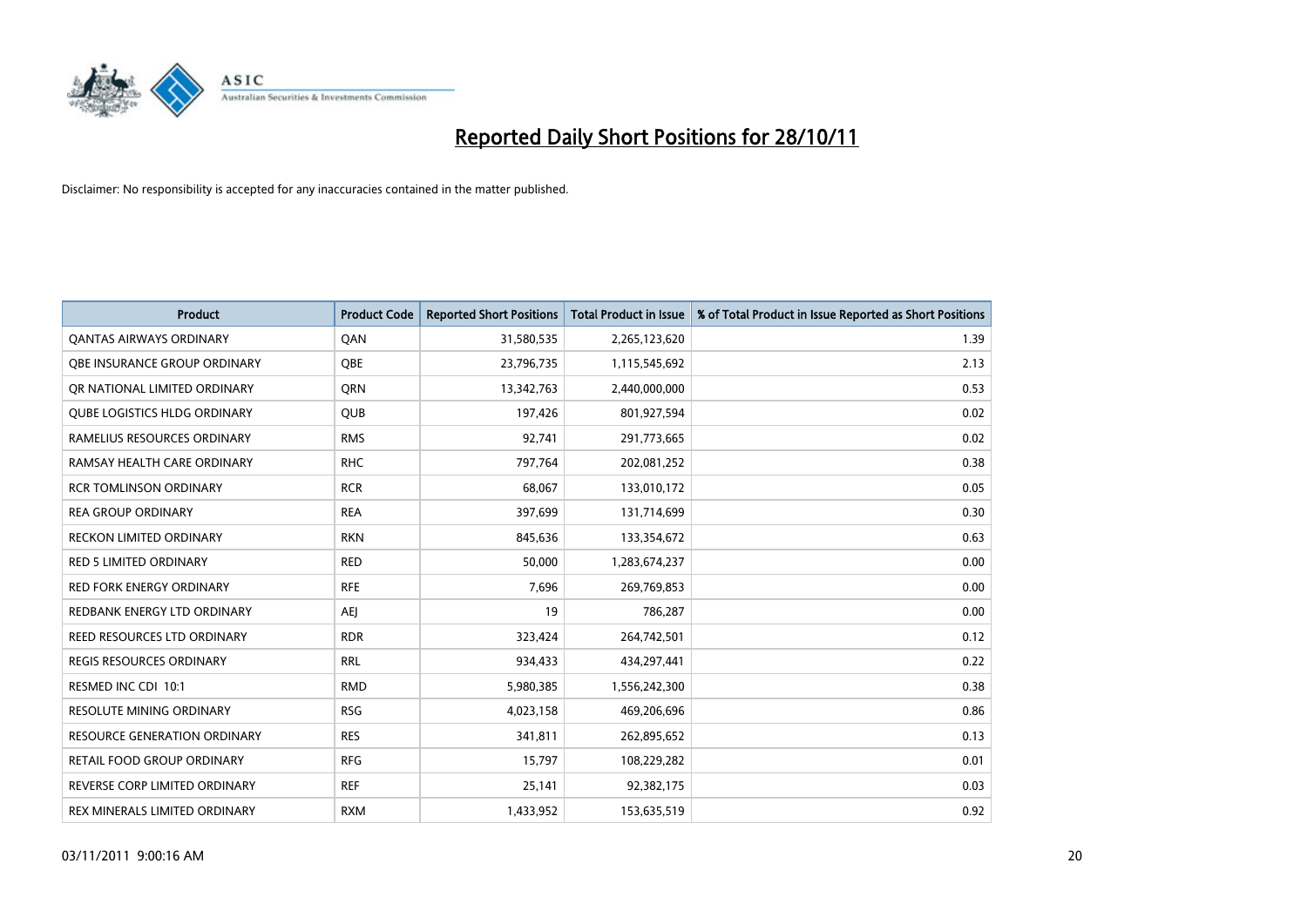

| <b>Product</b>                        | <b>Product Code</b> | <b>Reported Short Positions</b> | <b>Total Product in Issue</b> | % of Total Product in Issue Reported as Short Positions |
|---------------------------------------|---------------------|---------------------------------|-------------------------------|---------------------------------------------------------|
| <b>RHG LIMITED ORDINARY</b>           | <b>RHG</b>          | 31,776                          | 308,483,177                   | 0.01                                                    |
| <b>RIALTO ENERGY ORDINARY</b>         | <b>RIA</b>          | 136,747                         | 375,006,264                   | 0.04                                                    |
| RIO TINTO LIMITED ORDINARY            | <b>RIO</b>          | 25,148,569                      | 435,758,720                   | 5.72                                                    |
| RIVERCITY MOTORWAY STAPLED            | <b>RCY</b>          | 132,000                         | 957,010,115                   | 0.01                                                    |
| ROC OIL COMPANY ORDINARY              | <b>ROC</b>          | 2,927,883                       | 685,797,763                   | 0.42                                                    |
| ROYAL WOLF HOLDINGS ORDINARY          | <b>RWH</b>          | 60,000                          | 100,387,052                   | 0.06                                                    |
| SAI GLOBAL LIMITED ORDINARY           | SAI                 | 1,682,905                       | 202,176,688                   | 0.83                                                    |
| SALMAT LIMITED ORDINARY               | <b>SLM</b>          | 232,492                         | 159,802,174                   | 0.14                                                    |
| SAMSON OIL & GAS LTD ORDINARY         | SSN                 | 210,356                         | 1,750,169,370                 | 0.00                                                    |
| SANDFIRE RESOURCES ORDINARY           | <b>SFR</b>          | 2,360,758                       | 150,879,969                   | 1.55                                                    |
| <b>SANTOS LTD ORDINARY</b>            | <b>STO</b>          | 21,673,544                      | 889,616,752                   | 2.44                                                    |
| SARACEN MINERAL ORDINARY              | SAR                 | 296,728                         | 566,151,415                   | 0.05                                                    |
| SEDGMAN LIMITED ORDINARY              | <b>SDM</b>          | 320,619                         | 211,993,676                   | 0.15                                                    |
| SEEK LIMITED ORDINARY                 | <b>SEK</b>          | 15,631,280                      | 337,079,207                   | 4.65                                                    |
| SELECT HARVESTS ORDINARY              | SHV                 | 424,564                         | 56,392,664                    | 0.75                                                    |
| SENETAS CORPORATION ORDINARY          | <b>SEN</b>          | 756,999                         | 463,105,195                   | 0.16                                                    |
| SENEX ENERGY LIMITED ORDINARY         | SXY                 | 400,000                         | 915,484,081                   | 0.04                                                    |
| SERVCORP LIMITED ORDINARY             | SRV                 | 26,183                          | 98,440,807                    | 0.03                                                    |
| SERVICE STREAM ORDINARY               | <b>SSM</b>          | 344,663                         | 283,418,867                   | 0.12                                                    |
| SEVEN GROUP HOLDINGS CONV. RED. PREF. | <b>SVWPA</b>        | 26,155                          | 4,963,640                     | 0.53                                                    |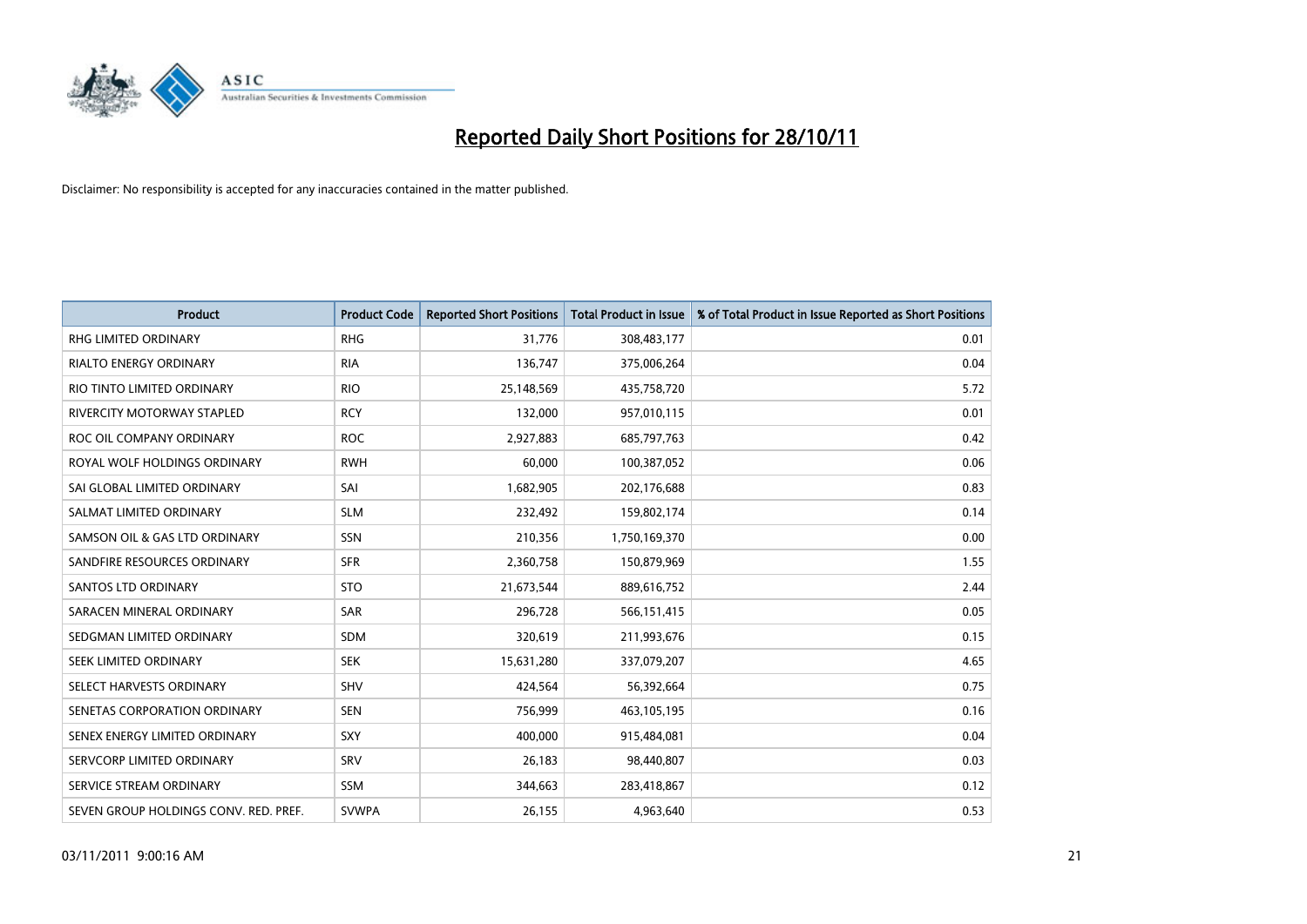

| <b>Product</b>                           | <b>Product Code</b> | <b>Reported Short Positions</b> | <b>Total Product in Issue</b> | % of Total Product in Issue Reported as Short Positions |
|------------------------------------------|---------------------|---------------------------------|-------------------------------|---------------------------------------------------------|
| SEVEN GROUP HOLDINGS ORDINARY            | <b>SVW</b>          | 600,321                         | 306,410,281                   | 0.19                                                    |
| SEVEN WEST MEDIA LTD ORDINARY            | <b>SWM</b>          | 2,228,233                       | 645,719,542                   | 0.35                                                    |
| SIGMA PHARMACEUTICAL ORDINARY            | <b>SIP</b>          | 10,833,744                      | 1,178,626,572                 | 0.92                                                    |
| SILEX SYSTEMS ORDINARY                   | <b>SLX</b>          | 589,001                         | 170,133,997                   | 0.34                                                    |
| SILVER LAKE RESOURCE ORDINARY            | <b>SLR</b>          | 173,036                         | 185,502,828                   | 0.10                                                    |
| SIMS METAL MGMT LTD ORDINARY             | SGM                 | 3,054,851                       | 207,811,428                   | 1.45                                                    |
| SINGAPORE TELECOMM. CHESS DEPOSITARY INT | SGT                 | 6,512,335                       | 181,963,571                   | 3.56                                                    |
| SIRIUS RESOURCES NL ORDINARY             | <b>SIR</b>          | 82,500                          | 137,134,586                   | 0.06                                                    |
| SKILLED GROUP LTD ORDINARY               | <b>SKE</b>          | 64,105                          | 233, 243, 776                 | 0.02                                                    |
| SMS MANAGEMENT, ORDINARY                 | <b>SMX</b>          | 110,664                         | 68,290,180                    | 0.17                                                    |
| SONIC HEALTHCARE ORDINARY                | <b>SHL</b>          | 5,651,529                       | 389,969,875                   | 1.46                                                    |
| SOUTH BOULDER MINES ORDINARY             | <b>STB</b>          | 58,125                          | 87,115,688                    | 0.07                                                    |
| SP AUSNET STAPLED SECURITIES             | <b>SPN</b>          | 4,593,099                       | 2,850,932,204                 | 0.16                                                    |
| SPARK INFRASTRUCTURE STAPLED NOTE & UNIT | SKI                 | 16,309,540                      | 1,326,734,264                 | 1.22                                                    |
| SPDR 200 FUND ETF UNITS                  | <b>STW</b>          | 8                               | 52,578,556                    | 0.00                                                    |
| SPECIALTY FASHION ORDINARY               | <b>SFH</b>          | 619,900                         | 192,086,121                   | 0.33                                                    |
| SPOTLESS GROUP LTD ORDINARY              | <b>SPT</b>          | 1,285,862                       | 265,454,407                   | 0.48                                                    |
| ST BARBARA LIMITED ORDINARY              | <b>SBM</b>          | 7,622,309                       | 325,615,389                   | 2.36                                                    |
| STAGING CONNECTIONS ORDINARY             | <b>STG</b>          | 2,917,189                       | 78,317,726                    | 3.72                                                    |
| STANMORE COAL LTD ORDINARY               | <b>SMR</b>          | 110,047                         | 89,791,402                    | 0.12                                                    |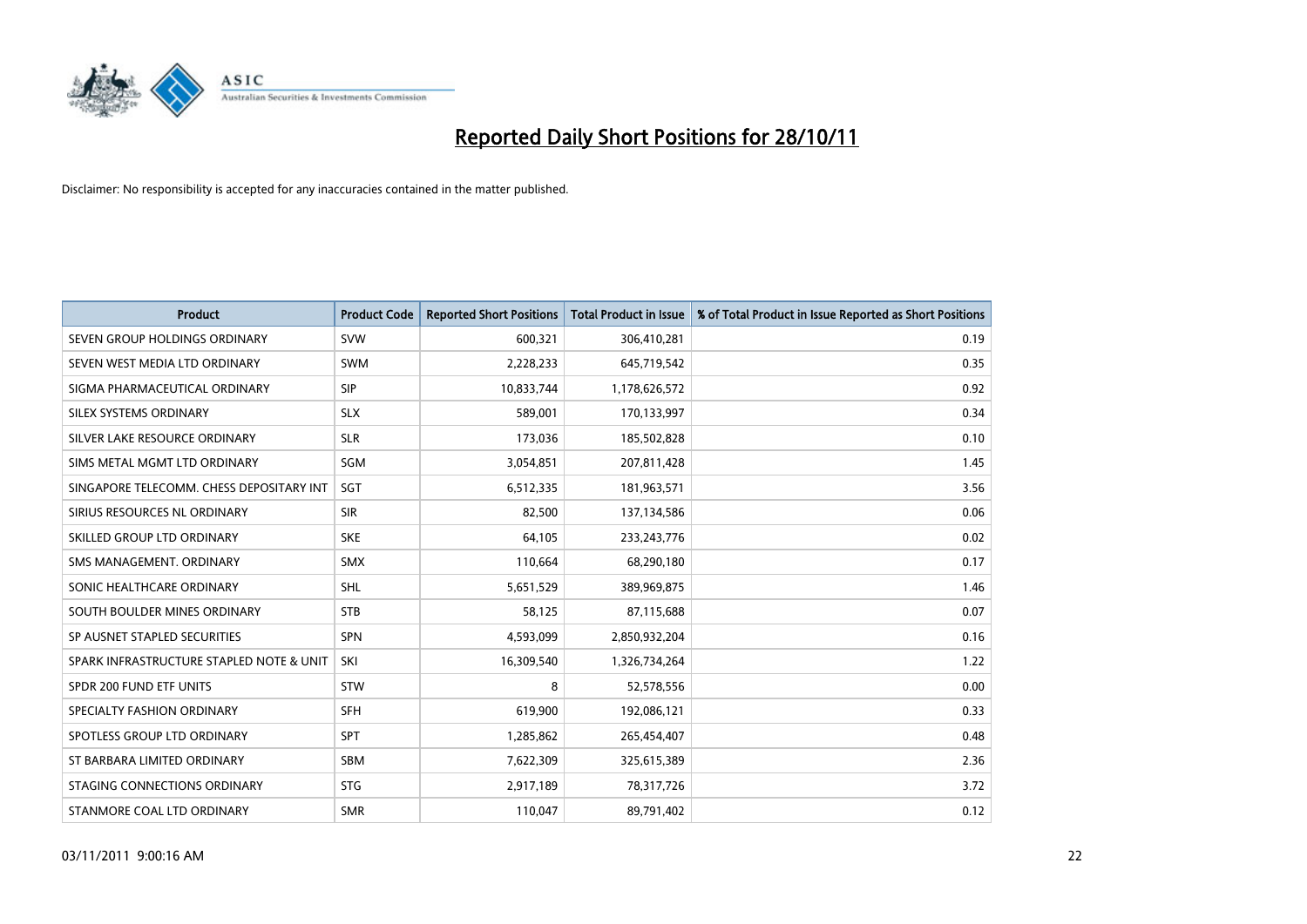

| <b>Product</b>                     | <b>Product Code</b> | <b>Reported Short Positions</b> | <b>Total Product in Issue</b> | % of Total Product in Issue Reported as Short Positions |
|------------------------------------|---------------------|---------------------------------|-------------------------------|---------------------------------------------------------|
| STARPHARMA HOLDINGS ORDINARY       | SPL                 | 1,375,323                       | 248,026,578                   | 0.55                                                    |
| STH AMERICAN COR LTD ORDINARY      | SAY                 | 9,200                           | 257,785,604                   | 0.00                                                    |
| STH CRS ELECT ENGNR ORDINARY       | <b>SXE</b>          | 2,910                           | 160,736,826                   | 0.00                                                    |
| STHN CROSS MEDIA ORDINARY          | <b>SXL</b>          | 3,456,806                       | 705,766,444                   | 0.49                                                    |
| STOCKLAND UNITS/ORD STAPLED        | <b>SGP</b>          | 19,334,361                      | 2,341,616,810                 | 0.80                                                    |
| STRAITS RES LTD. ORDINARY          | SRO                 | 487,325                         | 324,796,141                   | 0.15                                                    |
| STW COMMUNICATIONS ORDINARY        | SGN                 | 274,618                         | 363,940,802                   | 0.07                                                    |
| SUNCORP GROUP LTD ORDINARY         | <b>SUN</b>          | 11,051,491                      | 1,286,600,980                 | 0.86                                                    |
| SUNDANCE ENERGY ORDINARY           | <b>SEA</b>          | 671                             | 277,098,474                   | 0.00                                                    |
| SUNDANCE RESOURCES ORDINARY        | <b>SDL</b>          | 7,408,398                       | 2,898,082,169                 | 0.25                                                    |
| SUNLAND GROUP LTD ORDINARY         | <b>SDG</b>          | 67,411                          | 201,578,526                   | 0.03                                                    |
| SUPER RET REP LTD ORDINARY         | <b>SUL</b>          | 1,956,739                       | 132,139,945                   | 1.48                                                    |
| SUPER RET REP LTD RIGHTS 09-NOV-11 | <b>SULR</b>         | 7,991                           | 62,592,606                    | 0.01                                                    |
| SWICK MINING ORDINARY              | <b>SWK</b>          | 1,548                           | 236,724,970                   | 0.00                                                    |
| SYMEX HOLDINGS ORDINARY            | <b>SYM</b>          | 6,633                           | 191,593,493                   | 0.00                                                    |
| TABCORP HOLDINGS LTD ORDINARY      | <b>TAH</b>          | 10,528,292                      | 712,805,880                   | 1.46                                                    |
| TALENT2 INTERNATION ORDINARY       | <b>TWO</b>          | $\overline{7}$                  | 147,257,826                   | 0.00                                                    |
| TAP OIL LIMITED ORDINARY           | <b>TAP</b>          | 3,127,021                       | 240,995,311                   | 1.29                                                    |
| TASSAL GROUP LIMITED ORDINARY      | <b>TGR</b>          | 91,153                          | 146,304,404                   | 0.05                                                    |
| TATTS GROUP LTD ORDINARY           | <b>TTS</b>          | 14,293,159                      | 1,340,756,623                 | 1.06                                                    |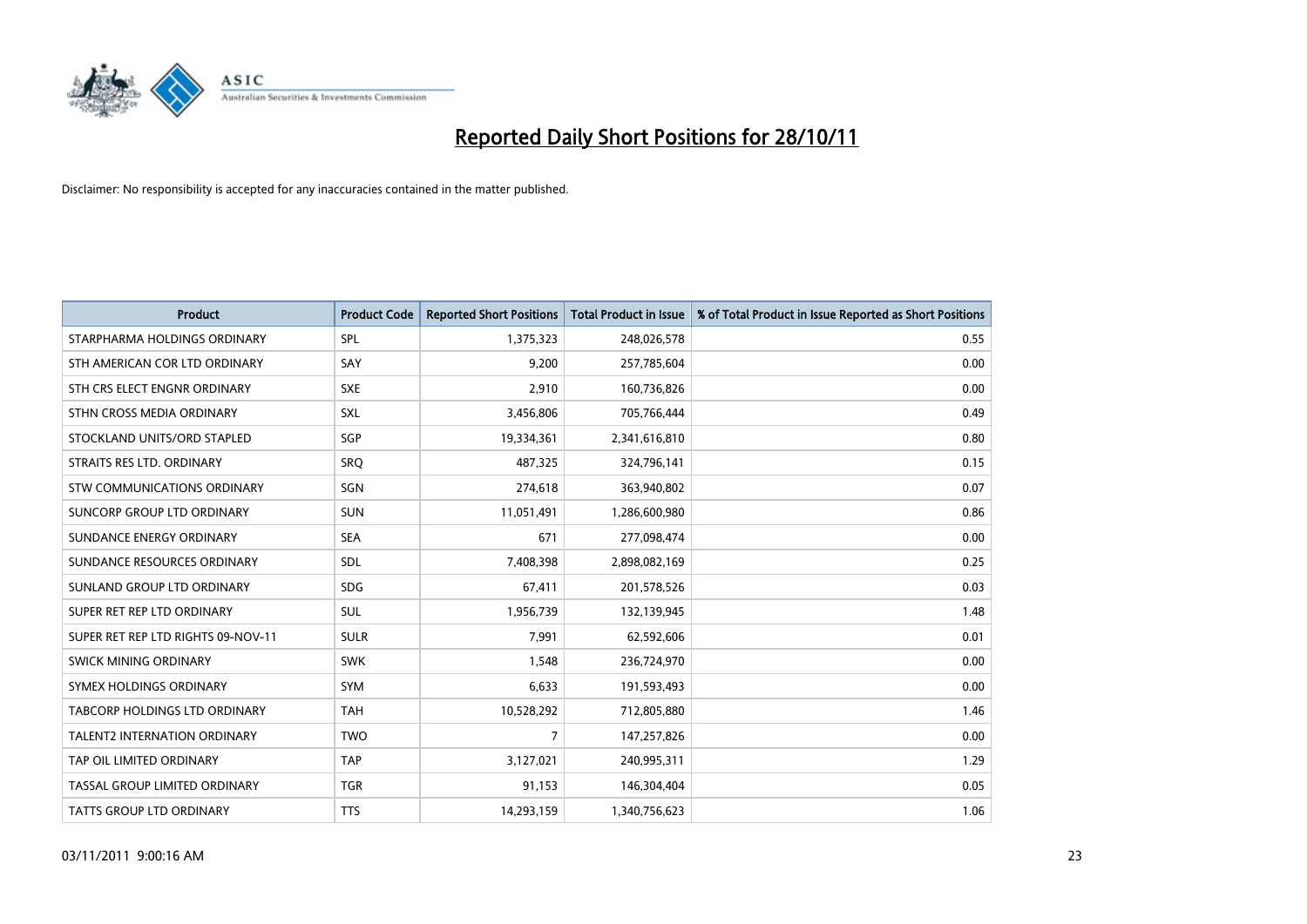

| <b>Product</b>                       | <b>Product Code</b> | <b>Reported Short Positions</b> | <b>Total Product in Issue</b> | % of Total Product in Issue Reported as Short Positions |
|--------------------------------------|---------------------|---------------------------------|-------------------------------|---------------------------------------------------------|
| <b>TELECOM CORPORATION ORDINARY</b>  | <b>TEL</b>          | 14,672,298                      | 1,924,943,857                 | 0.75                                                    |
| TELSTRA CORPORATION. ORDINARY        | <b>TLS</b>          | 43,829,842                      | 12,443,074,357                | 0.33                                                    |
| TEN NETWORK HOLDINGS ORDINARY        | <b>TEN</b>          | 35,359,749                      | 1,045,236,720                 | 3.38                                                    |
| TERANGA GOLD CORP CDI 1:1            | <b>TGZ</b>          | 163,804                         | 154,318,006                   | 0.09                                                    |
| TFS CORPORATION LTD ORDINARY         | <b>TFC</b>          | 296,630                         | 276,453,042                   | 0.11                                                    |
| THE REJECT SHOP ORDINARY             | <b>TRS</b>          | 1,291,068                       | 26,071,170                    | 4.94                                                    |
| THOR MINING PLC CHESS DEPOSITARY 1:1 | <b>THR</b>          | 2,307                           | 222,489,120                   | 0.00                                                    |
| THORN GROUP LIMITED ORDINARY         | <b>TGA</b>          | 53,397                          | 146,091,970                   | 0.03                                                    |
| <b>TIGER RESOURCES ORDINARY</b>      | <b>TGS</b>          | 582,886                         | 671,110,549                   | 0.07                                                    |
| <b>TISHMAN SPEYER UNITS</b>          | <b>TSO</b>          | 188,166                         | 338,440,904                   | 0.06                                                    |
| TNG LIMITED ORDINARY                 | <b>TNG</b>          | 4,321                           | 284,803,062                   | 0.00                                                    |
| TOLL HOLDINGS LTD ORDINARY           | <b>TOL</b>          | 21,519,393                      | 717,133,875                   | 2.97                                                    |
| TORO ENERGY LIMITED ORDINARY         | <b>TOE</b>          | 35,404                          | 975,436,676                   | 0.00                                                    |
| <b>TOWER LIMITED ORDINARY</b>        | <b>TWR</b>          | 689,519                         | 265,176,580                   | 0.26                                                    |
| TOX FREE SOLUTIONS ORDINARY          | <b>TOX</b>          | 14,801                          | 96,503,382                    | 0.01                                                    |
| TPG TELECOM LIMITED ORDINARY         | <b>TPM</b>          | 3,646,052                       | 783,895,606                   | 0.45                                                    |
| TRANSFIELD SERVICES ORDINARY         | <b>TSE</b>          | 4,208,834                       | 549,715,957                   | 0.76                                                    |
| TRANSPACIFIC INDUST, ORDINARY        | <b>TPI</b>          | 11,768,173                      | 960,638,735                   | 1.22                                                    |
| TRANSURBAN GROUP TRIPLE STAPLED SEC. | <b>TCL</b>          | 1,225,693                       | 1,450,831,425                 | 0.06                                                    |
| TREASURY WINE ESTATE ORDINARY        | <b>TWE</b>          | 14,789,120                      | 647,227,144                   | 2.27                                                    |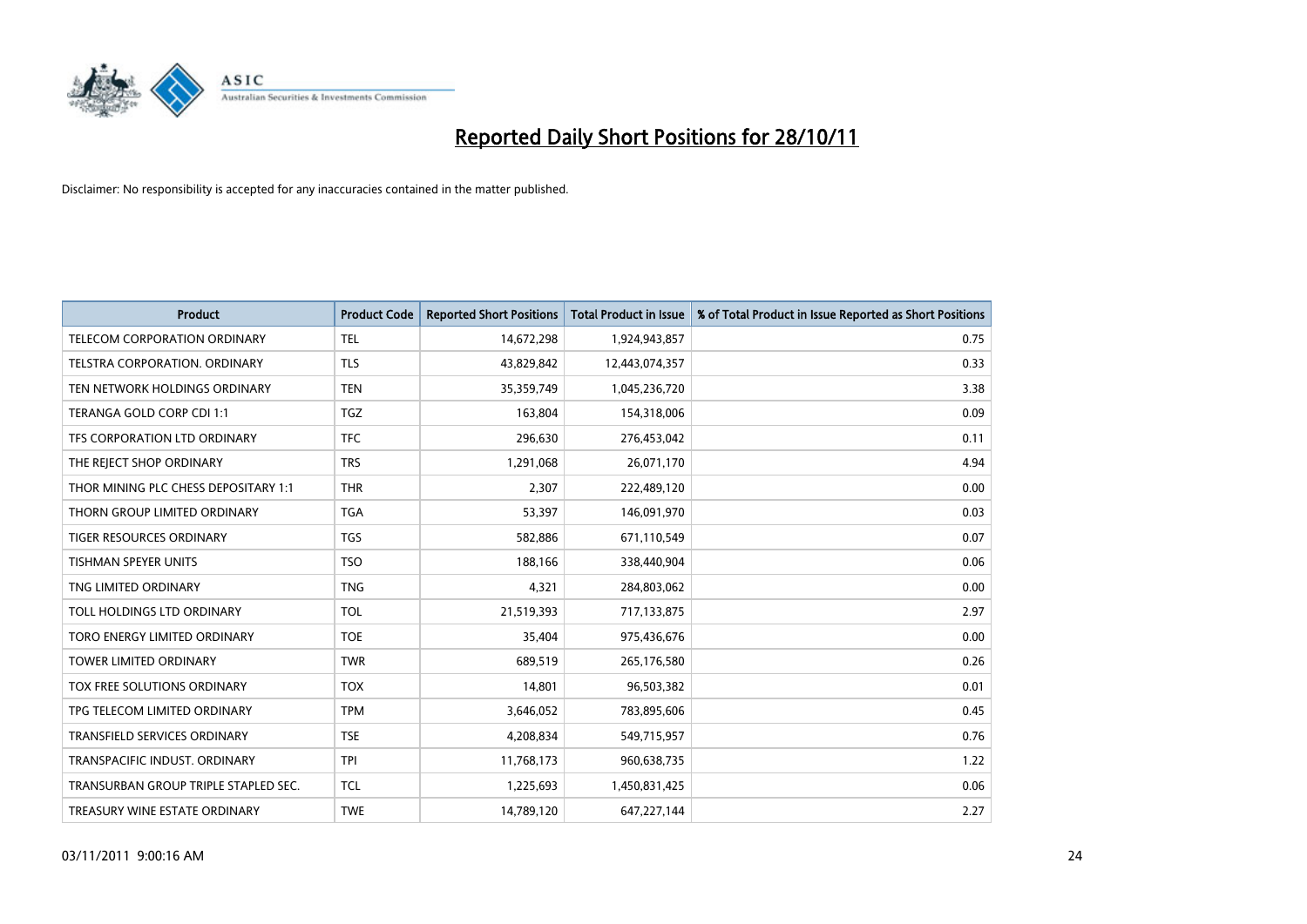

| <b>Product</b>                          | <b>Product Code</b> | <b>Reported Short Positions</b> | <b>Total Product in Issue</b> | % of Total Product in Issue Reported as Short Positions |
|-----------------------------------------|---------------------|---------------------------------|-------------------------------|---------------------------------------------------------|
| <b>TRINITY GROUP STAPLED SECURITIES</b> | <b>TCQ</b>          | 3,419                           | 203,405,927                   | 0.00                                                    |
| TROY RESOURCES NL ORDINARY              | <b>TRY</b>          | 83,949                          | 88,149,823                    | 0.09                                                    |
| UGL LIMITED ORDINARY                    | UGL                 | 4,233,472                       | 166,047,171                   | 2.56                                                    |
| UNILIFE CORPORATION CDI 6:1             | <b>UNS</b>          | 913,973                         | 264,133,452                   | 0.34                                                    |
| <b>VDM GROUP LIMITED ORDINARY</b>       | <b>VMG</b>          | 11,116                          | 932,485,103                   | 0.00                                                    |
| <b>VENTURE MINERALS ORDINARY</b>        | <b>VMS</b>          | 284,422                         | 221,093,592                   | 0.12                                                    |
| <b>VIEW RESOURCES LTD ORDINARY</b>      | <b>VRE</b>          | 1,760                           | 881,953,670                   | 0.00                                                    |
| VIRGIN BLUE HOLDINGS ORDINARY           | <b>VBA</b>          | 38,214,429                      | 2,210,197,600                 | 1.71                                                    |
| <b>VISION GROUP HLDGS ORDINARY</b>      | <b>VGH</b>          | 78,000                          | 74,520,926                    | 0.10                                                    |
| <b>VITA GROUP LTD ORDINARY</b>          | <b>VTG</b>          | 75,190                          | 142,499,800                   | 0.05                                                    |
| VITERRA INC CDI 1:1                     | <b>VTA</b>          | 3,828                           | 68,629,939                    | 0.01                                                    |
| <b>WATPAC LIMITED ORDINARY</b>          | <b>WTP</b>          | 229,777                         | 185,160,973                   | 0.12                                                    |
| <b>WDS LIMITED ORDINARY</b>             | <b>WDS</b>          | 701                             | 144,740,614                   | 0.00                                                    |
| WEBIET LIMITED ORDINARY                 | <b>WEB</b>          | 52,338                          | 73,188,062                    | 0.07                                                    |
| <b>WESFARMERS LIMITED ORDINARY</b>      | <b>WES</b>          | 21,092,023                      | 1,005,809,695                 | 2.10                                                    |
| WESFARMERS LIMITED PARTIALLY PROTECTED  | <b>WESN</b>         | 237,820                         | 151,262,467                   | 0.15                                                    |
| WESTERN AREAS NL ORDINARY               | <b>WSA</b>          | 10,940,062                      | 179,735,899                   | 6.10                                                    |
| WESTERN DESERT RES. ORDINARY            | <b>WDR</b>          | 948                             | 207,049,414                   | 0.00                                                    |
| WESTFIELD GROUP ORD/UNIT STAPLED SEC    | <b>WDC</b>          | 11,618,670                      | 2,308,988,539                 | 0.48                                                    |
| WESTFIELD RETAIL TST UNIT STAPLED       | <b>WRT</b>          | 41,189,406                      | 3,054,166,195                 | 1.34                                                    |